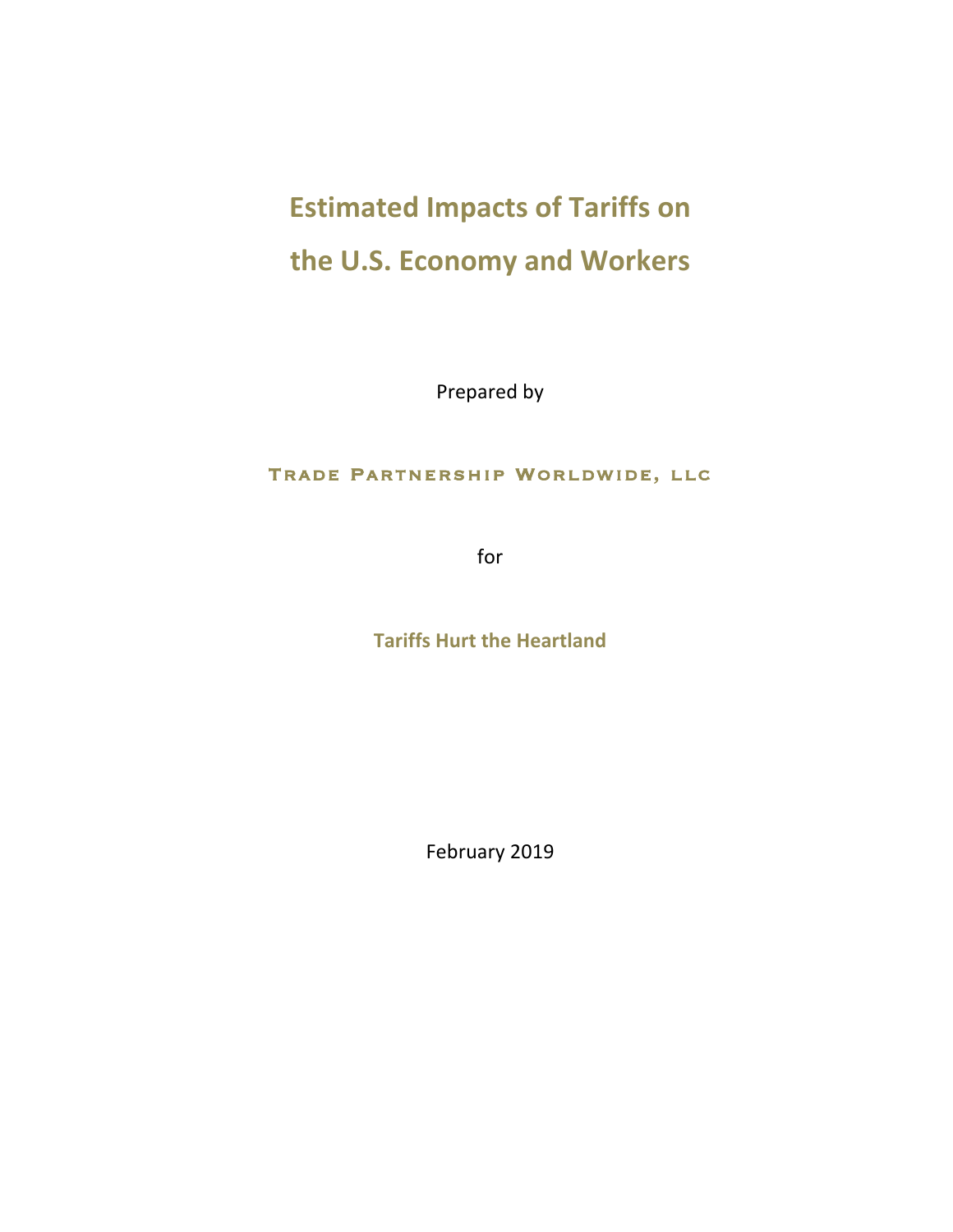# About Trade Partnership Worldwide, LLC

Trade Partnership Worldwide was formed in 2001 by Laura M. Baughman, President, and Drs. Joseph Francois and Dean Spinanger. The firm produces clear, highly-readable assessments of trade issues that are widely used by U.S. policy makers, trade associations, businesses and business coalitions, and foreign organizations.

This study was principally prepared by Dr. Joseph Francois and Laura M. Baughman. Dr. Francois is Managing Director of Trade Partnership Worldwide, LLC, and Professor of Economics, University of Bern, Department of Economics and Managing Director, World Trade Institute. He also holds numerous research fellowships and professorships at think tanks and universities around the world. Dr. Francois formerly was the head of the Office of Economics at the U.S. International Trade Commission, and a research economist at the World Trade Organization. Dr. Francois holds a PhD in economics from the University of Maryland, and economics degrees from the University of Virginia. Baughman is President of Trade Partnership Worldwide, LLC. She holds degrees in economics from Columbia and Georgetown Universities.

Access to the firm's research and brief bios as well as detailed resumes of its key staff can be found at www.tradepartnership.com. For questions about this research, contact:

Laura M. Baughman

President Trade Partnership Worldwide, LLC 1701 K Street, NW, Suite 575 Washington, DC 20006 202-347-1041 baughman@tradepartnership.com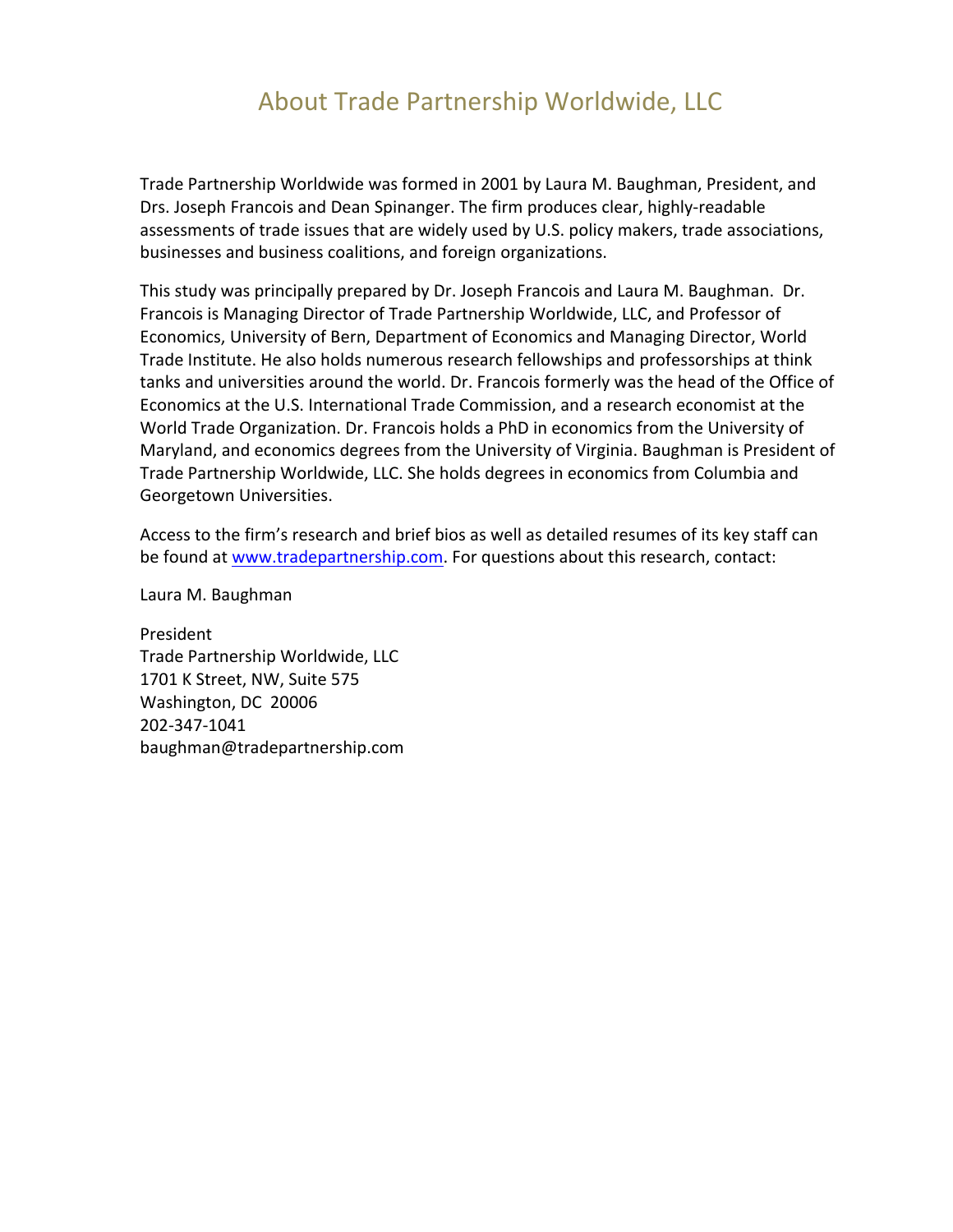# **Estimated Impacts of Tariffs on the U.S. Economy and Workers**

# **Executive Summary**

Beginning in March 2018, the United States began to impose a series of tariffs and then quotas on imports of selected steel and aluminum products from all countries except Australia. Those countries retaliated in kind. The United States also imposed tariffs on a large share of U.S. imports from China, and China retaliated in kind. The United States has threated to impose additional tariffs on U.S. imports of motor vehicles and parts from selected countries, as well as on the remainder of U.S. imports from China.

This study examines the economic effects of these actual and threatened tariffs on the U.S. economy and U.S. workers one to three years after they have been in effect. We look at four scenarios and find:

| Base Scenario: As of November 1, steel and aluminum tariffs of and quotas in effect,<br>tariffs of 25 percent on U.S. imports of selected goods from China (Lists 1, 2 and 3), plus<br>retaliation: |                                                                                                                                                                                            |              |
|-----------------------------------------------------------------------------------------------------------------------------------------------------------------------------------------------------|--------------------------------------------------------------------------------------------------------------------------------------------------------------------------------------------|--------------|
|                                                                                                                                                                                                     | Annual impact on dollar value of U.S. GDP (percent)                                                                                                                                        | $-0.37$      |
|                                                                                                                                                                                                     | Annual impact on family of four                                                                                                                                                            | \$767        |
|                                                                                                                                                                                                     | One-time net impact on U.S. jobs                                                                                                                                                           | $-934,700$   |
|                                                                                                                                                                                                     | Every state experiences net job losses                                                                                                                                                     |              |
| ٠                                                                                                                                                                                                   | Base Scenario plus U.S. tariffs of 25 percent on motor vehicles and parts imported from<br>countries other than Canada, Mexico, the European Union, Korea, and Japan, plus<br>retaliation: |              |
|                                                                                                                                                                                                     | Annual impact on dollar value of U.S. GDP (percent)                                                                                                                                        | $-0.43$      |
|                                                                                                                                                                                                     | Annual impact on family of four                                                                                                                                                            | \$902        |
|                                                                                                                                                                                                     | One-time net impact on U.S. jobs                                                                                                                                                           | $-1,040,200$ |
| ٠                                                                                                                                                                                                   | Base Scenario plus U.S. tariffs of 25 percent on all remaining imports from China, plus<br>Chinese retaliation:                                                                            |              |
|                                                                                                                                                                                                     | Annual impact on dollar value of U.S. GDP (percent)                                                                                                                                        | $-1.01$      |
|                                                                                                                                                                                                     | Annual impact on family of four                                                                                                                                                            | \$2,294      |
|                                                                                                                                                                                                     | One-time net impact on U.S. jobs                                                                                                                                                           | $-2,159,500$ |
|                                                                                                                                                                                                     | All three scenarios combined:                                                                                                                                                              |              |
|                                                                                                                                                                                                     | Annual impact on dollar value of U.S. GDP (percent)                                                                                                                                        | $-1.04$      |
|                                                                                                                                                                                                     | Annual impact on family of four                                                                                                                                                            | \$2,389      |
|                                                                                                                                                                                                     | One-time net impact on U.S. jobs                                                                                                                                                           | $-2,235,400$ |
|                                                                                                                                                                                                     | Every state experiences net job losses                                                                                                                                                     |              |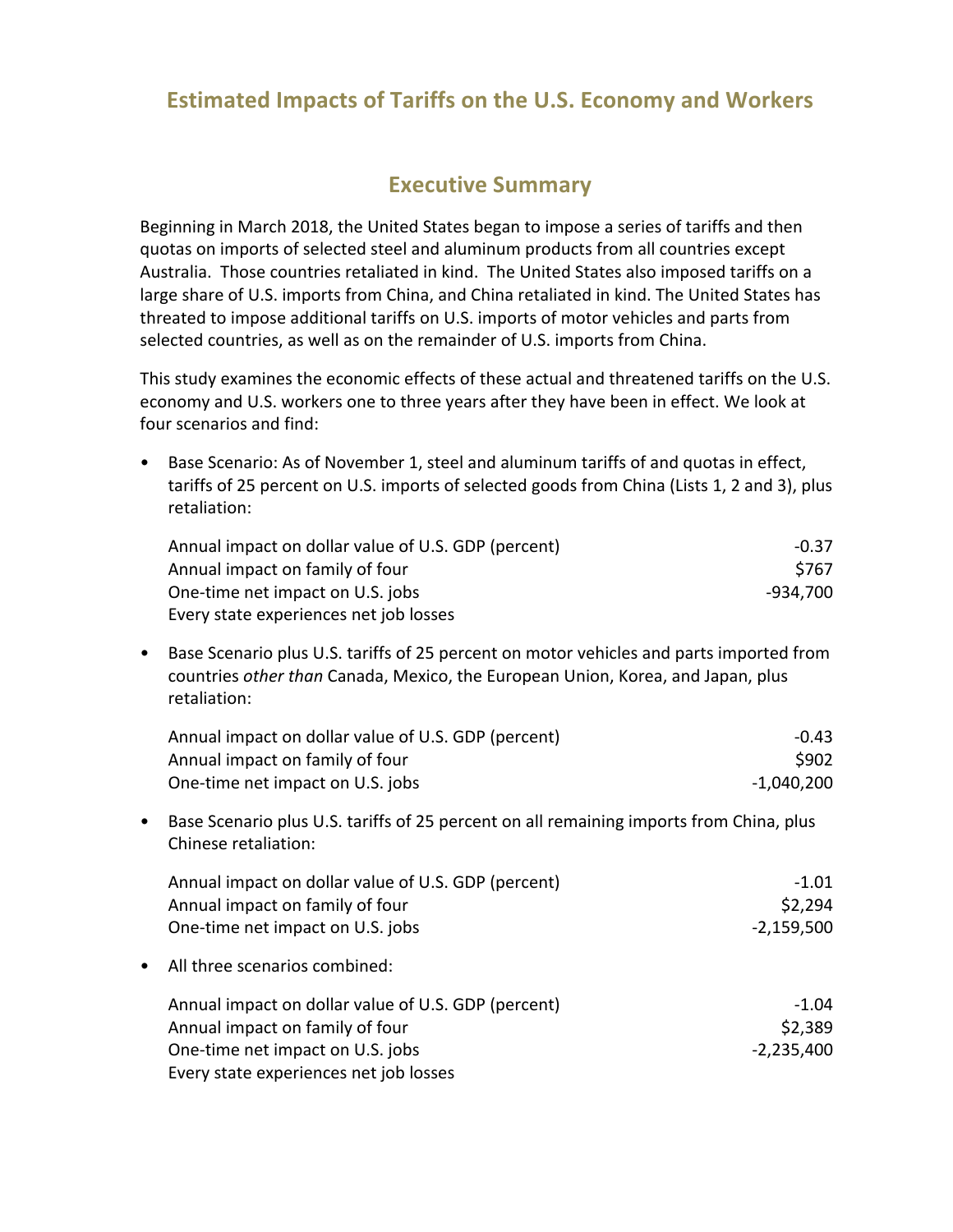# **Estimated Impacts of Tariffs on the U.S. Economy and Workers**

#### **I. Introduction**

 

Beginning in March 2018, President Trump began to impose a series of tariffs and, later, quotas on selected U.S. steel and aluminum imports from a number of countries, under Section 232 of the Trade Expansion Act of 1962. In addition, on July 6, 2018 President Trump applied the first in a series of tariffs on imports of selected products imported from China, in retaliation for China's refusal to change intellectual property rights-related acts, policies and practices that the Office of the U.S. Trade Representative (USTR) had determined were adversely affecting U.S. companies. In each instance, U.S. trading partners retaliated with tariffs of their own, applied to a range of U.S. exports. As of November 1, 2018, U.S. tariffs affected \$255 billion in U.S. imports and foreign retaliatory tariffs were being applied to \$124 billion in U.S. exports.<sup>1</sup>

The President has also threatened to impose additional tariffs on imports of motor vehicles and parts, but has agreed to remove certain suppliers from coverage, at least for now. The total value of potentially affected motor vehicle and parts trade is \$28 billion, with commensurate retaliation to U.S. exports.

The President has threatened to impose tariffs on the balance of U.S. imports from China if China continues to fail to implement a long list of changes to its intellectual property rights policies and practices, and narrow its trade surplus with the United States. China has again threatened to retaliate in kind. These threatened tariffs would affect an additional \$290 billion in U.S. imports, with commensurate retaliation to U.S. exports.

The escalation of tariffs, both by the United States and by U.S. trading partners, has an impact on U.S. producers and consumers and, as a consequence, U.S. workers. Some of those effects are positive (increased production and output in sectors protected by the tariffs); others are negative (higher costs to consumers – both U.S. manufacturers and households – who must pay the tariffs, for example). This study estimates the comprehensive impacts of announced tariffs and quotas on the U.S. economy and U.S. workers. Section II describes in more detail our tariff scenarios. Section III briefly describes our methodology; a more detailed description is found in Appendix A. Section IV presents our results. Section V concludes.

 $11$  The value of trade affected by U.S. import and foreign retaliatory tariffs reported here may differ significantly from published accounts of the amount of trade affected by tariffs. One cause is difference in import classification codes for the same product that are different for 2017 and 2018. A product may be on a U.S. tariff list for 2018, but no data show up for it for 2017 because that tariff code did not exist in 2017. . Our data reflects the 2018 tariff codes that are missing from 2017 data. For U.S. exports, the value of trade in 2017 may be higher or lower than figures cited in official announcements. The need to use less-detailed categories (6-digit HTS codes) than those used by foreign governments to select retaliatory tariffs may overstate about value of trade covered for certain products, but larger variations (higher or lower) result from foreign governments' use of trade data for periods other than 2017 to select retaliation lists.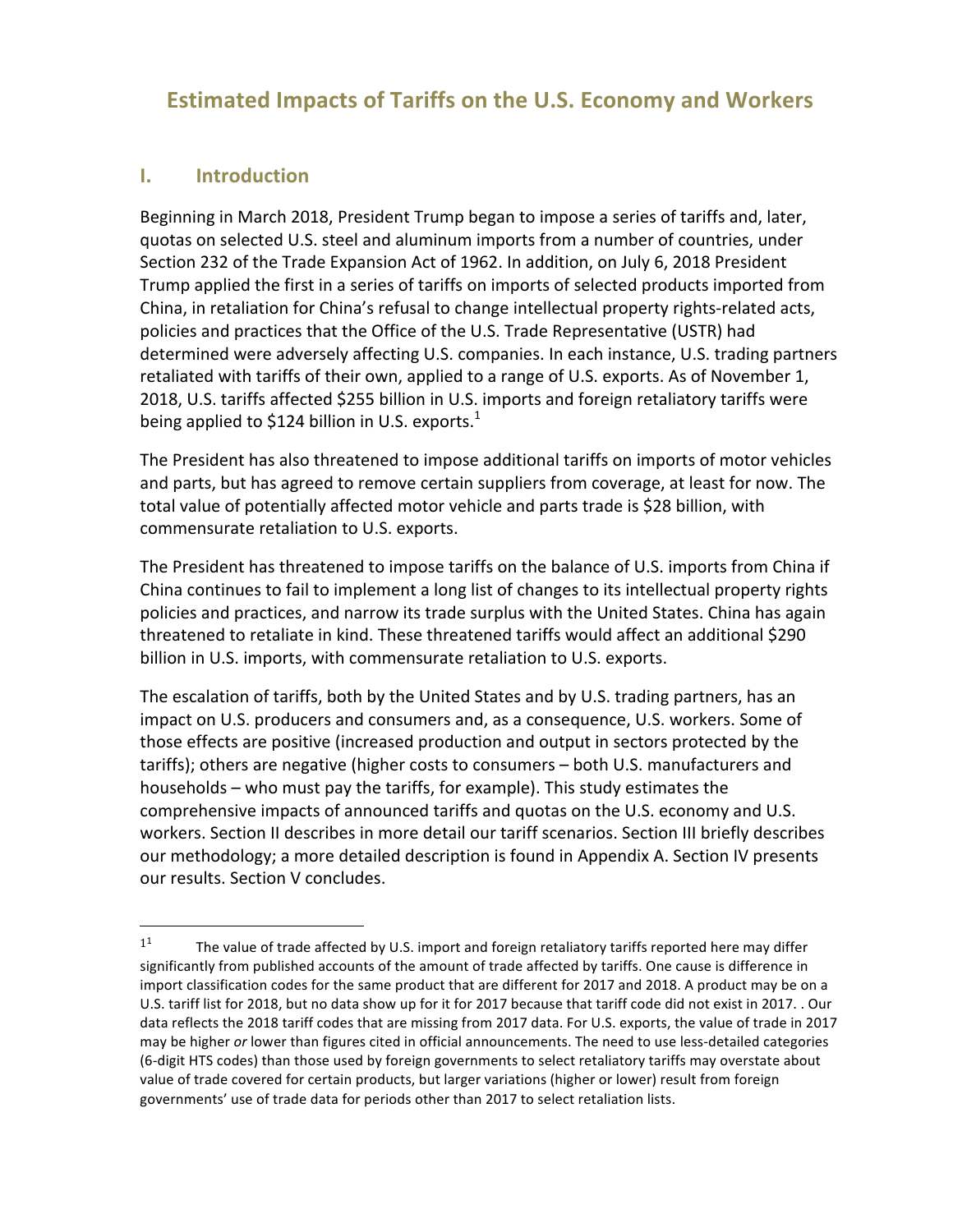# **II.** Scope of Tariffs to Date, Threatened and Actual

Effective March 8, 2018, President Trump instructed his Administration to impose tariffs and, later, quotas on selected U.S. steel and aluminum imports from a number of countries, under Section 232 of the Trade Expansion Act of 1962. Seven countries and the European Union announced and then imposed retaliatory tariffs on lists of various U.S. exports to their respective markets.

In addition, on July 6 President Trump applied the first in a series of tariffs on imports of selected products (grouped by the Administration as "List 1," "List 2," and "List 3") imported from China, in retaliation for China's refusal to change intellectual property rights-related acts, policies and practices that the Office of the U.S. Trade Representative (USTR) had determined were adversely affecting U.S. companies. After each new set of tariffs was imposed, China announced its own list of U.S. products that would be subject to retaliatory Chinese duties when imported into China.

As of November 1, 2018, U.S. tariffs affected \$255 billion in U.S. imports and foreign retaliatory tariffs were being applied to \$124 billion in U.S. exports; tariffs affecting \$165 billion in U.S. imports from China are set to increase from 10 percent to 25 percent on March 2, 2019 (see Table 1).

The new tariffs have increased average U.S. tariff rates since they started to take effect in March (Chart 1). The trade-weighted average U.S. tariff paid by U.S. companies - reflecting tariffs paid on goods subject to the new tariffs as well as regular tariffs  $-$  rose from 1.5 percent or less in the first five months of 2018 to 2.6 percent by October 2018, the latest month for which data are available. Given U.S. goods imports of \$2.0 trillion to \$2.5 trillion annually, a 1-percentage point increase in average tariffs paid equates to \$20 billion to \$25 billion in additional tariff costs for U.S. importers.





Sources: Rates weighted by trade value. Derived from U.S. Census Bureau data.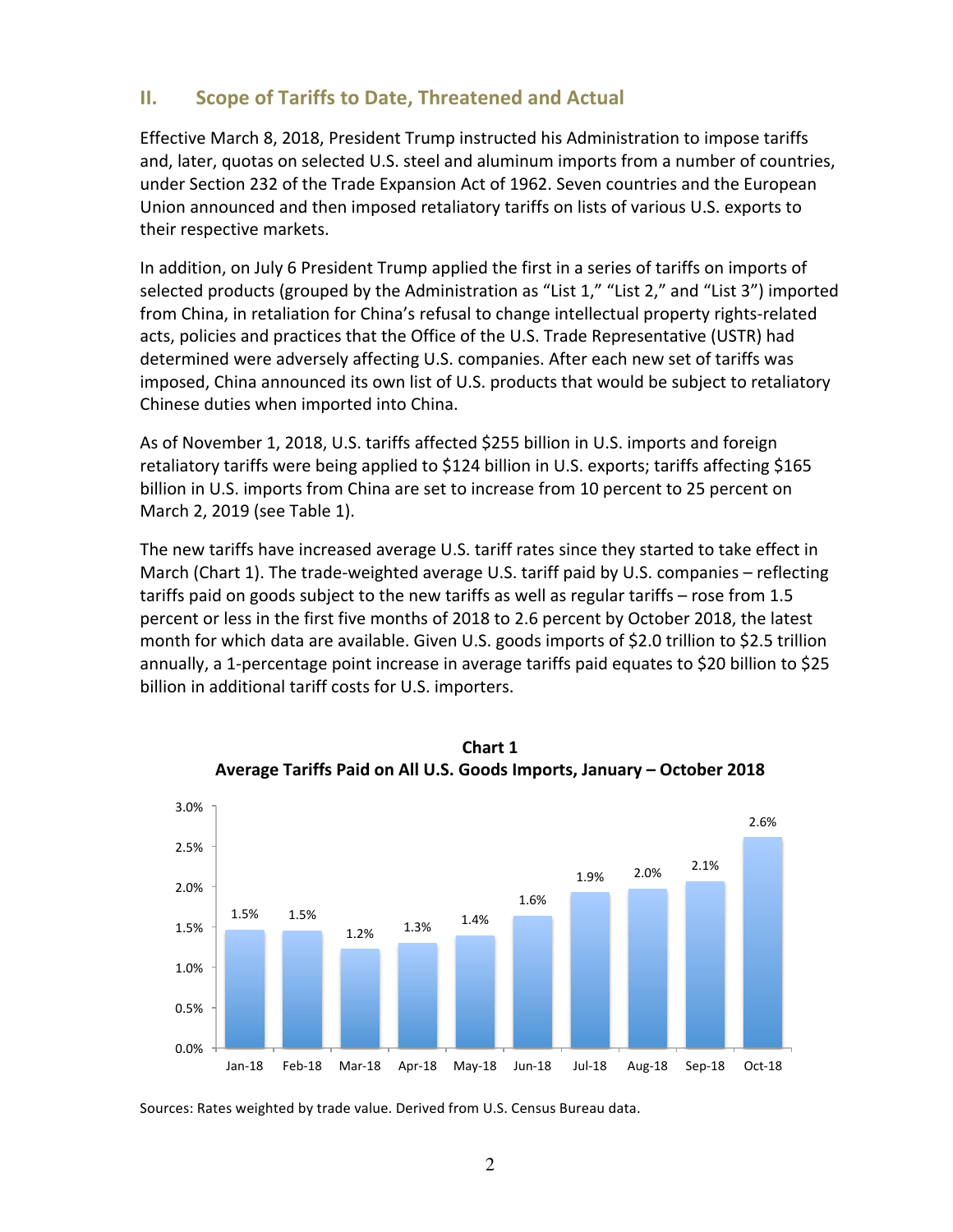**Table 1**

Summary of Tariffs in Effect or Announced as of November 1, 2018

**Value of 2017**

| <b>Trade Affected (Millions)</b> |  |
|----------------------------------|--|
|----------------------------------|--|

|                                                                    | <b>Imports</b>                                         |                     |
|--------------------------------------------------------------------|--------------------------------------------------------|---------------------|
| U.S. Aluminum Tariffs<br>All countries except Australia, Argentina | 10%                                                    | \$16,984            |
| U.S. Aluminum Quotas                                               |                                                        |                     |
| Argentina                                                          | Imports capped at average of 2015-2017 volumes         | \$167               |
| U.S. Steel Tariffs                                                 |                                                        |                     |
| Turkey                                                             | 50%                                                    | \$1,192             |
| All others except                                                  |                                                        |                     |
| Australia, Argentina, Brazil, Korea                                | 25%                                                    | \$22,888            |
| U.S. Steel Quotas                                                  |                                                        |                     |
| Argentina                                                          | Volume capped at 135 percent of 2015-2017 average      | \$56                |
| <b>Brazil</b>                                                      | Semi-finished volume fixed at 2015-2017 average;       |                     |
|                                                                    | Finished, 30% cut in import volume from 2015-2017 ave. | \$592               |
| Korea                                                              | 30% cut in import volume from 2015-2017 average        | \$1,129             |
| U.S. Tariffs on Imports from China                                 |                                                        |                     |
| List 1 (818 products)                                              | 25%                                                    | 31,936              |
| List 2 (279 products)                                              | 25%                                                    | 13,712              |
| List $3(6,031$ products)                                           | 10%-25%                                                | 165,334             |
| <b>Total Imports Affected</b>                                      | \$254,990                                              |                     |
| Share of Total U.S. Imports from All Countries                     | 10.9%                                                  |                     |
|                                                                    | <b>Exports</b>                                         |                     |
| Steel/Aluminum Retaliation                                         |                                                        |                     |
| Canada                                                             | 10-25%                                                 | \$17,818            |
| China                                                              | 15-25%                                                 | 2,441               |
| Mexico                                                             | 7-25%                                                  | 6,744               |
| EU                                                                 | 10-25%                                                 | 4,230               |
| Turkey                                                             | 4-140%                                                 | 1,563               |
| India                                                              | 5-100%                                                 | (not in effect yet) |
| Japan                                                              | TBD                                                    | (not in effect yet) |
| Russia                                                             | 25-40%                                                 | 268                 |
| Chinese Tariffs on Imports from the United States                  |                                                        |                     |
| Retaliation for List 1 (545 products)                              | 25%                                                    | 29,172              |
| Retaliation for List 2 (333 products)                              | 25%                                                    | 21,878              |
| Retaliation for List 3 (5,207 products)                            | 5-25%                                                  | 51,956              |
| Total Exports Affected*                                            | \$124,035                                              |                     |
| Share of Total U.S. Exports to All Countries                       | 8.0%                                                   |                     |

\* The sum of export values reported for individual countries and actions is higher than value of total exports affected due to double counting of products that are on multiple Chinese retaliation lists. In some cases, a single product is on both the Chinese Section 232 steel/aluminum and Section 301 retaliation lists. In others, it is because multiple products under the same 6-digit HTS code appear on different China Section 301 retaliation lists. The total value affected figure in this Table eliminates such double-counting issues.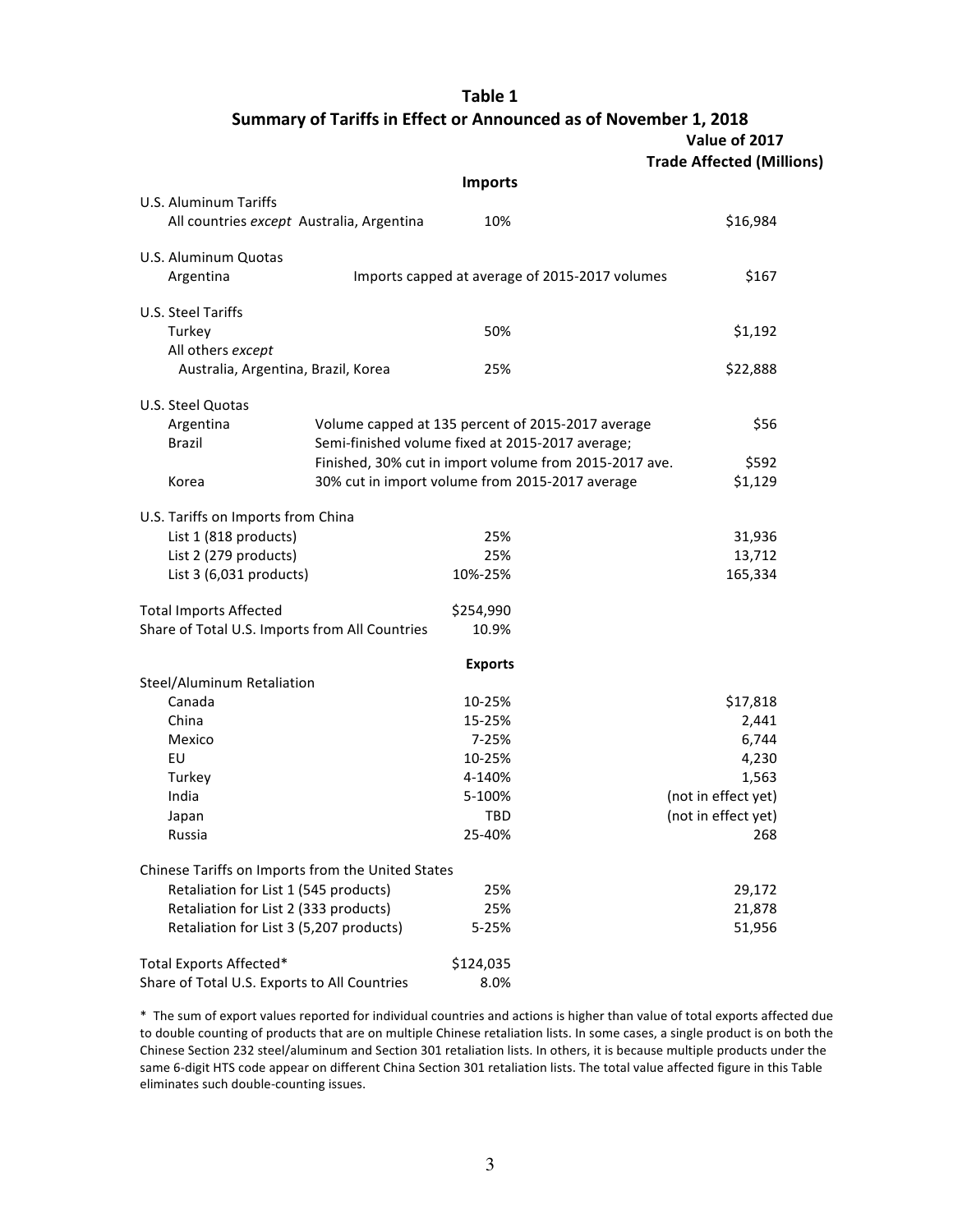Sources: Imports: Steel/aluminum and China import value data from U.S. Census for affected products; for quotas, estimated on the basis of volume impacts of quotas relative to 2017 import values from U.S. Census data. Exports: Country retaliation values from U.S. Census for products included on U.S. Department of Commerce's Current Foreign Retaliatory Actions page, https://www.trade.gov/mas/ian/tradedisputes-enforcement/retaliations/tg\_ian\_002094.asp#P4\_161 (accessed November 2, 2018).

Breaking out average tariff rates for products subject to new tariffs from those unaffected by the new tariffs shows that the bulk of the increase in average tariffs paid shown in Chart 1 was in fact driven by the new tariffs (Chart 2). Average tariffs on imports *not* subject to new remedies have remained steady: between 1.2 percent and 1.4 percent all year. In contrast, average tariffs on products subject to new tariffs increased from 1.6 percent in April to 14.2 percent in October. Average tariffs on affected products have increased every month since March, and nearly doubled from September to October, the first full month that "List 3" tariffs on China were in effect.



**Chart 2** Average Tariffs Paid on U.S. Goods Imports by Type, January – October 2018

Sources: Rates weighted by trade value. Derived from U.S. Census Bureau data.

The negative impacts of rising tariffs are evident on U.S. exports trends as well. New retaliatory tariffs on U.S. exports have been announced nearly every month: in response to U.S. Section 232 steel and aluminum tariffs, China implemented new tariffs on U.S. exports in April. Mexico, Turkey and the EU similarly imposed new tariffs in June, followed by Canada in July and Russia in August. Additionally, China imposed new (or even higher) tariffs on U.S. exports in July, August, and September in response to Section 301 tariffs. As a result of the rolling implementation, the value of retaliatory tariffs assessed on U.S. exports has continued to climb (Chart 3).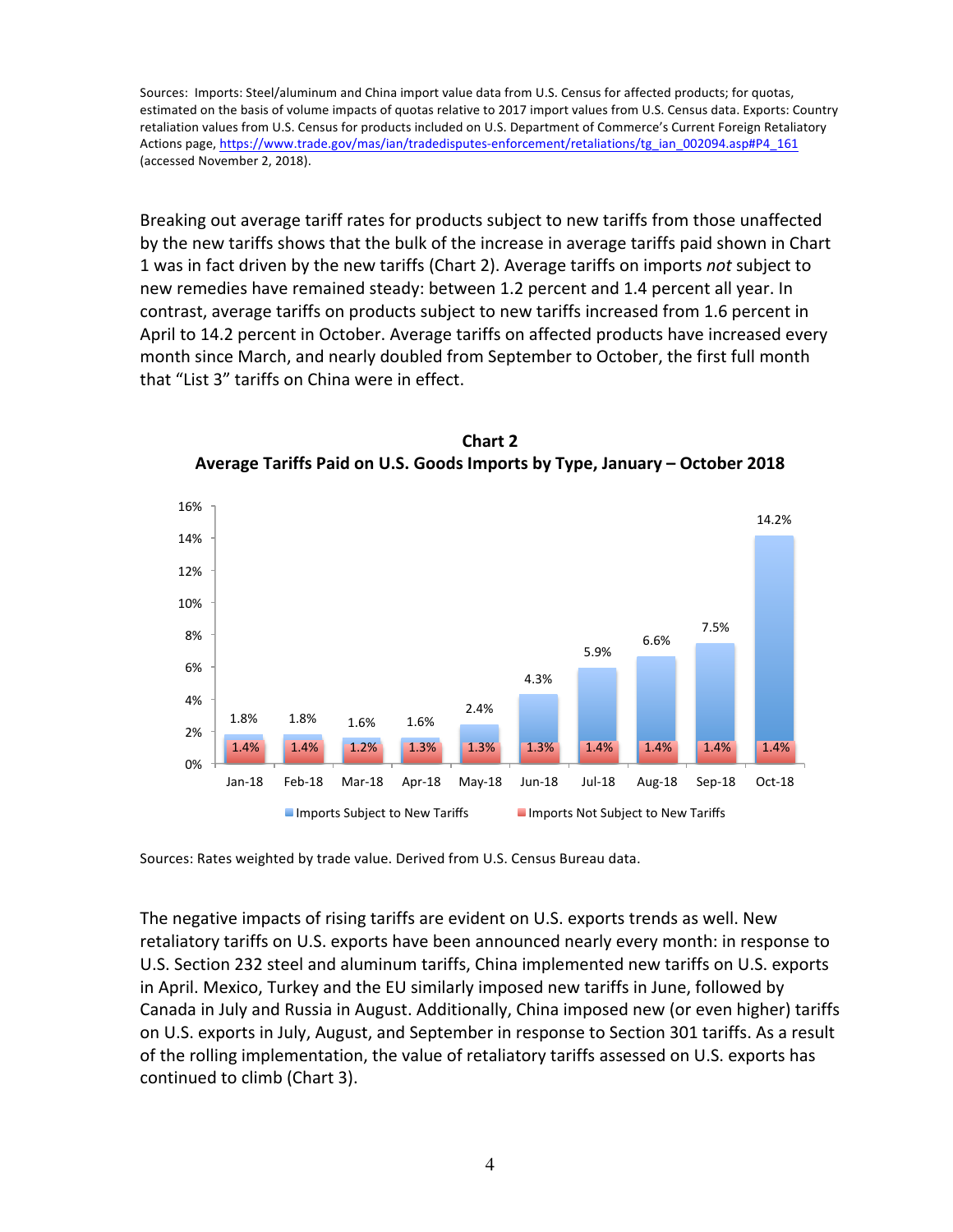**Chart 3** Estimated Retaliatory Tariffs Assessed on U.S. Goods Exports, January - October 2018



Sources: Derived from U.S. Census Bureau data.

Limited retaliation by China to Section 232 steel aluminum remedies in April/May ballooned to an estimated \$1 billion in extra tariffs on U.S. exports in October 2018. Increasing retaliatory tariffs have corresponded with a significant slowdown in U.S. goods exports growth (see Chart 4).



**Chart 4** Year-Over-Year Change in U.S. Goods Exports, January - October 2018

Sources: Derived from U.S. Census Bureau data.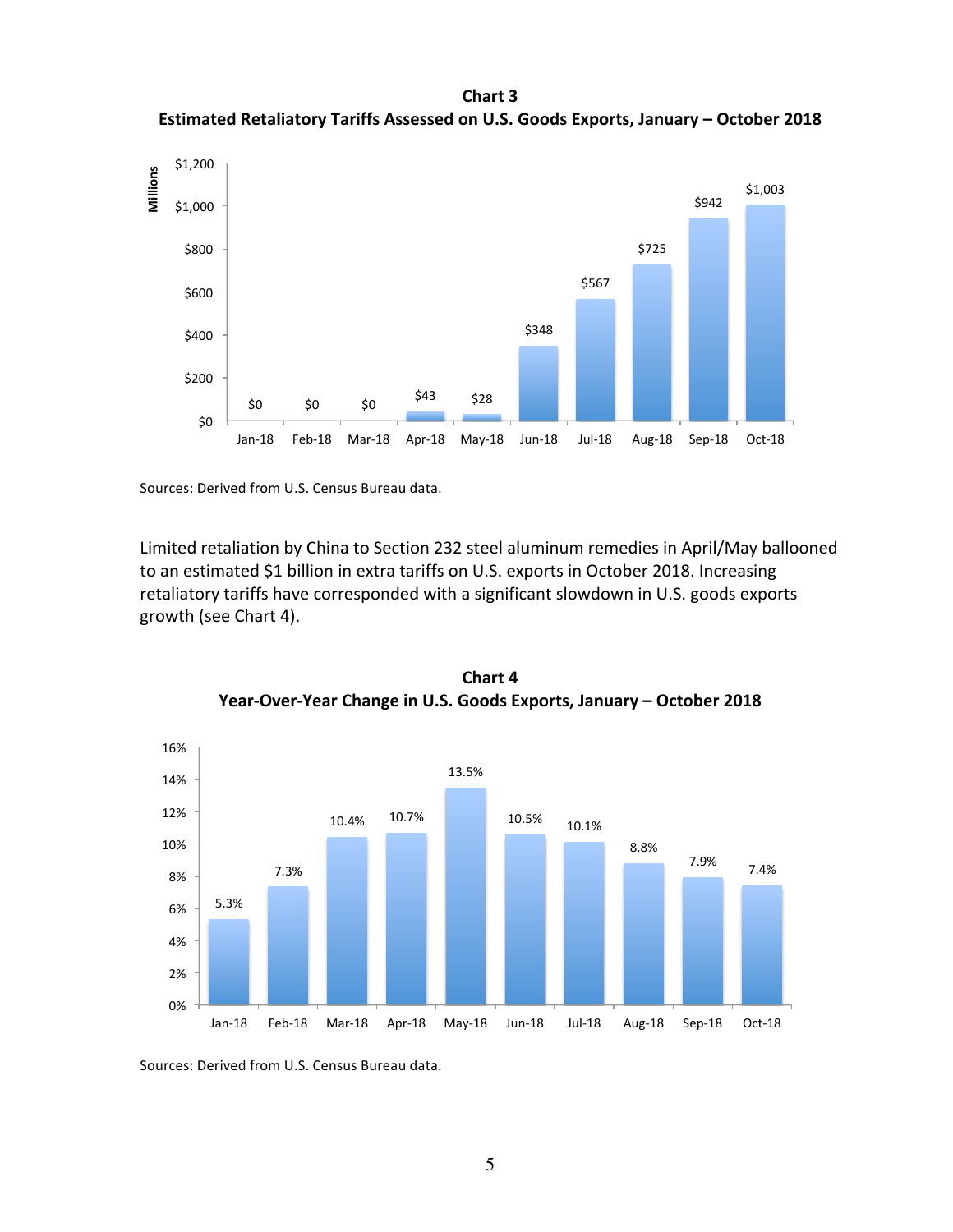After rising steadily in the beginning of 2018, growth in U.S. exports peaked at 13.5 percent in May and has fallen every month since then. Breaking out U.S. export growth for products subject to retaliation  $-$  as opposed to those unaffected by it  $-$  shows a particularly stark difference in the negative impact on export growth of retaliatory tariffs (see Chart 5). Growth trends for U.S. goods exports *not* subject to retaliatory tariffs have remained remarkably consistent: generally increasing by 11 percent to 12 percent in each month from March to October. Conversely, exports subject to retaliation have declined each month since July. Declines have accelerated as tariffs have remained in place, including a 37 percent decline in October.



**Chart 5** Year-Over-Year Change in U.S. Goods Exports by Type, January - October 2018

Clearly, retaliatory tariffs likely are behind slowing growth of U.S. goods exports. If the primary cause were general factors, such as a strong dollar or weakening global growth, one would expect to see slowing growth for non-affected products as well. Estimating the actual extent of this impact is one of the aims of this research.

The stories told in the succession of Charts above could get worse. The President has also threatened to impose additional tariffs on imports of motor vehicles and parts,<sup>2</sup> but has also agreed to remove certain suppliers from coverage, at least for now. Mexico and Canada negotiated, in the pending U.S.-Mexico-Canada Agreement (USMCA) large quotas for autos

Sources: Derived from U.S. Census Bureau data.

<sup>&</sup>lt;sup>2</sup> At the President's instruction, the Commerce Department has begun a Section 232 investigation focused on motor vehicles and parts. The President has suggested he could impose tariffs of up to 25 percent on U.S. imports of these products at the conclusion of that investigation. U.S. trading partners have said they will retaliate if those tariffs are imposed.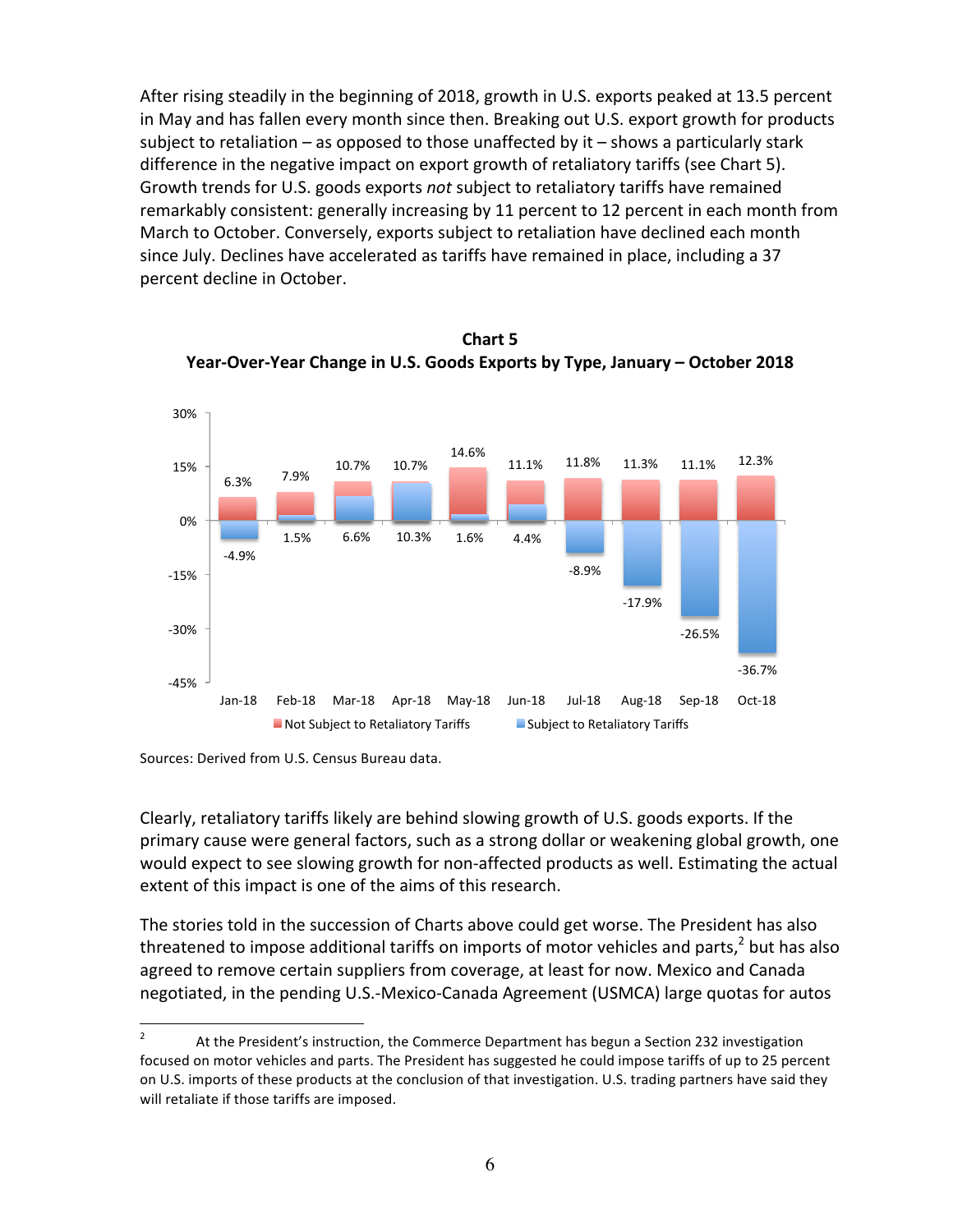and parts that are designed to have little or no impact on their exports of those products to the United States if Section 232 tariffs are ultimately imposed; the President has also agreed to not subject the European Union and Japan to Section 232 tariffs as long as those parties continue to negotiate trade agreements with the United States. Finally, Korea believes it has an understanding that Section 232 tariffs on autos or parts will not affect U.S. imports of those products from Korea (Korean legislators have promised to not approve the revise U.S.-Korea free trade agreement if such tariffs ultimately do impact Korea's autos and parts). This means that possible Section 232 tariffs would affect a relatively small share of U.S. motor vehicle and parts imports, and commensurate retaliation.

The President has also threatened to impose tariffs on the balance of U.S. imports from China if China continues to fail to implement a long list of changes to its intellectual property rights policies and practices, and narrow its trade surplus with the United States. China has again threatened to retaliate in kind. These threatened tariffs could affect an additional \$291 billion in U.S. imports and \$145 billion in U.S. goods and services exports (see Table 2).

|                                                                 | <b>Tariff</b><br>Rate | Value of 2017<br><b>Trade (Million)</b> |
|-----------------------------------------------------------------|-----------------------|-----------------------------------------|
|                                                                 | <b>Imports</b>        |                                         |
| U.S. Motor Vehicles & Parts<br>All suppliers other than Canada, |                       |                                         |
| Mexico, EU, Japan, Korea                                        | 25%                   | \$28,020                                |
| U.S. Tariffs on Imports from China                              |                       |                                         |
| List 4                                                          | 25%                   | \$291,180                               |
|                                                                 | <b>Exports</b>        |                                         |
| Retaliation by suppliers affected by                            |                       |                                         |
| motor vehicles and parts tariffs                                | 0.7%                  | \$297,704                               |
| Chinese retaliation for tariffs                                 |                       |                                         |
| on List 4 products                                              |                       |                                         |
| Goods*                                                          | 25%                   | \$87,103                                |
| Services                                                        | 10-25%                | \$57,628                                |

#### **Table 2 Summary of Potential Additional Tariffs**

\* Includes products not subject to any current Section 301 retaliation as well as products on List 3 whose current retaliatory tariffs are less than 25 percent.

Sources: U.S. Department of Commerce, Census Bureau and Bureau of Economic Analysis.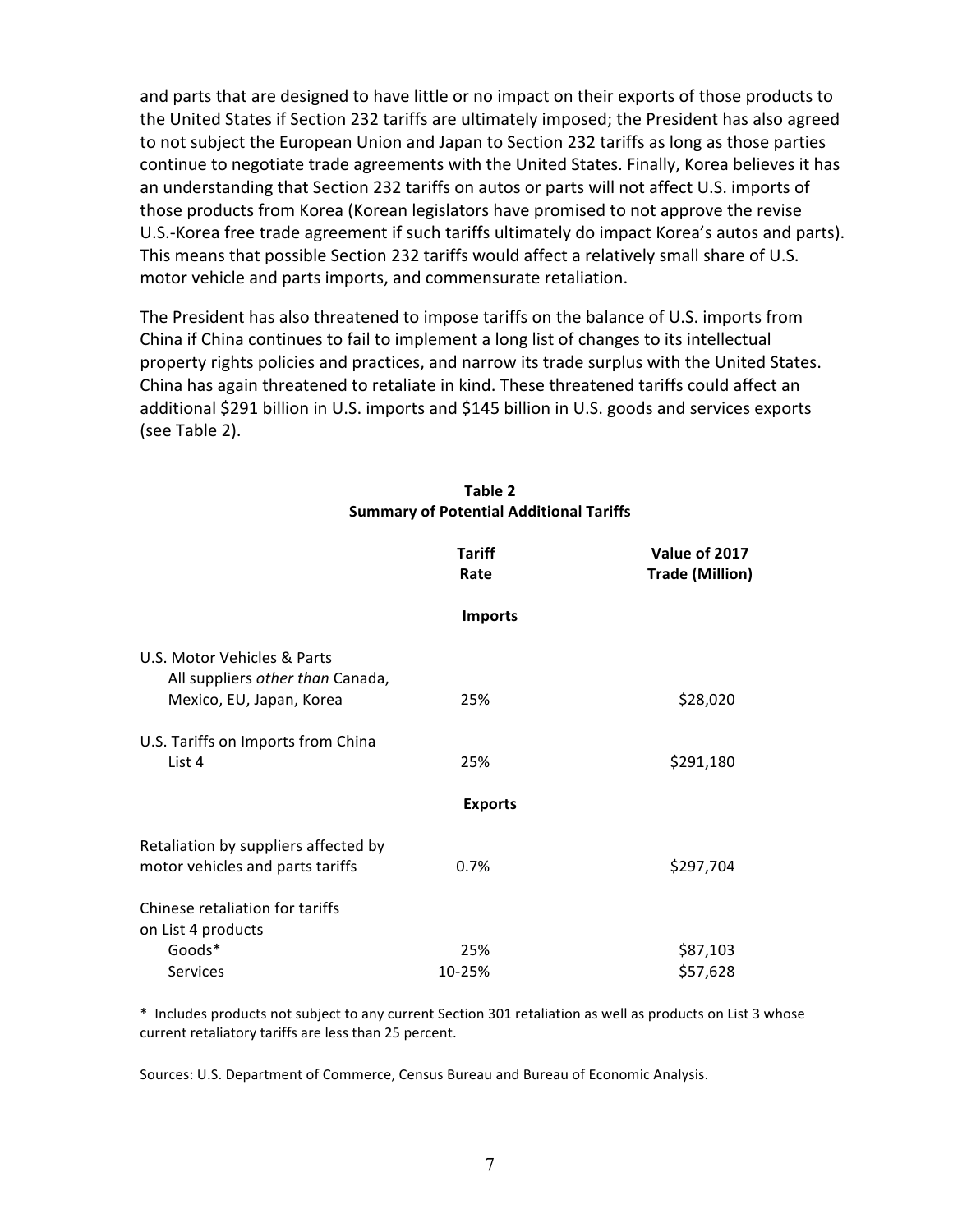To examine the actual and potential economic effects of these tariffs on the U.S. economy, we have grouped them into four scenarios.

- (1) **Base Scenario: Announced Tariffs and Quotas**. This scenario examines the impacts of all tariffs (U.S. and retaliatory) and quotas in effect or announced as of November 1, 2018. This scenario groups together U.S. steel and aluminum tariffs of 25 percent and quotas, with retaliation on selected U.S. exports at the tariffs indicated by trading partners; U.S. tariffs of 25 percent on imports of China included on Lists 1, 2 and 3, and China's announced retaliation on U.S. exports at the tariff rates announced.
- (2) Possible Motor Vehicle and Parts Section 232 tariffs. This scenario adds to the Base Scenario additional U.S. tariffs of 25 percent on U.S. imports of motor vehicles and parts, *except* Canada, Mexico, Korea, the European Union and Japan, with reciprocal retaliation based on the dollar value of tariffs imposed on U.S. motor vehicle imports (for top remaining supplier countries to the U.S.), divided by the dollar value of U.S. exports to those same markets.
- (3) **All Goods Trade with China**. This scenario adds to the Base Scenario additional U.S. tariffs of 25 percent on U.S. imports of all remaining products imported from China (dubbed "List 4"), plus expected retaliation by China. As China has already raised duties on virtually all its goods imports from the United States, Its new options include raising duties on all U.S. imports to 25 percent where they are currently lower than that, and/or taking non-tariff actions that have the effect of restricting trade (e.g., slowing import processing or making the purchase of U.S. services more expensive). We assume here that China imposes the equivalent of a 25 percent tariff on U.S. services transactions with China (in the form of increased costs for operating in the Chinese market), as well as border and customs nuisance costs equal to an additional 2 percent of the value U.S. goods exports.<sup>3</sup>
- (4) **Trade War**. This scenario combines all of the scenarios into one: steel/aluminum tariffs/quotas plus retaliation; tariffs on all U.S. imports from China plus retaliation, and tariffs plus retaliation on U.S. motor vehicles and parts from foreign suppliers other than Canada, Mexico, Korea, the European Union and Japan.

 $3$  Caroline Freund, Michael Farrantino, Maryla Maliszewska, and Michele Ruta, "Impacts on Global Trade and Income of Current Trade Disputes," Macroecnomics, Trade and Investment MTI Practice Notes, World Bank Group, No. 2, July 2018,

http://documents.worldbank.org/curated/en/685941532023153019/pdf/128644-MTI-Practice-Note-2-Final-3.pdf.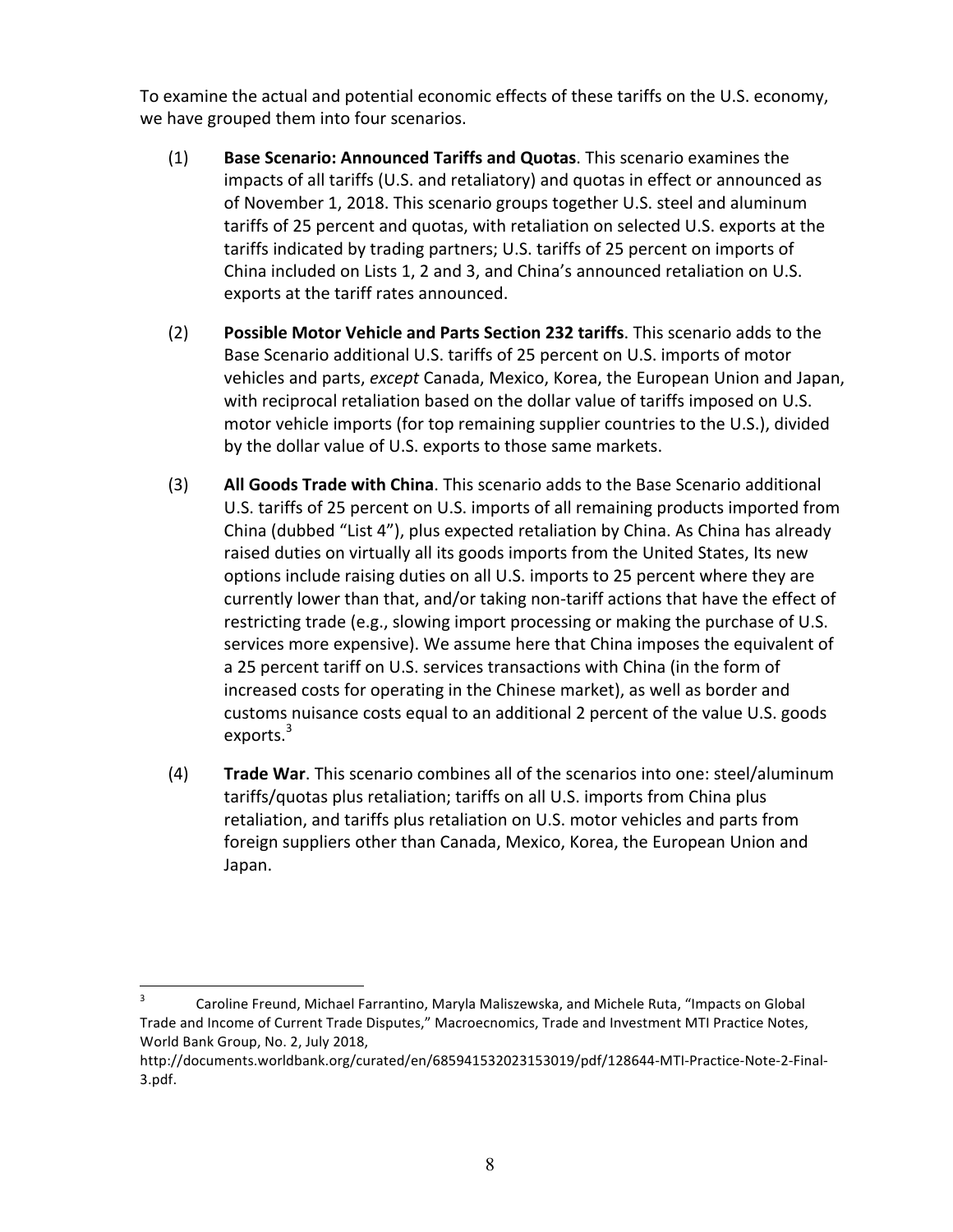# **III. Methodology**

Tariffs have both positive and negative effects on the U.S. economy. Their first impact is to raise the costs of imports, forcing purchasers to either bear the higher costs or shift sourcing to unaffected suppliers. Their options are U.S. producers, where available, or producers in other countries, where available. So tariffs have a positive impact on U.S. producers by shifting some foreign sourcing to the United States, and a positive impact on third country suppliers by shifting other sourcing from the countries subject to tariffs to those that are not subject to tariffs.

But tariffs have a negative impact on U.S. buyers who must pay higher prices. The cost of foreign products that are subject to tariffs rises, and if the U.S. buyer must continue to source from those suppliers, the U.S. buyer must pay the tariffs. If the U.S. buyer can shift supply to another foreign – or U.S. – producer, the cost of that alternative source of supply will be higher, as well, and shifting supply also costs time and money. These higher costs get passed on to other buyers in the supply chain and, eventually to the final consumer.

These impacts ripple through the U.S. economy. U.S. producers who win new sales need to purchase more inputs to production, which sends new business to their suppliers. Companies along the U.S. producer supply chain may need to hire more workers. This additional U.S. spending ripples further through the economy in positive ways – all the way to such sectors as education (workers increase their use of day care services, for example) or entertainment (workers go out to dinner more).

But the higher costs of imports also have impacts on U.S. companies who need to continue to import because U.S. producers are not available or otherwise are not a viable option for them. The final purchaser of goods that now cost more will buy less of them. Sales declines eventually lead to employment cuts. Employment cuts result in lower consumer spending on a range of goods and services: instead of a new car, the family buys a used car; workers go out to dinner less often, and unemployed workers cut out even more discretionary purchases. Optional health care expenses are postponed. Each of these decisions in turn has employment impacts on workers in the affected sectors.

We use a methodology, which is detailed in Appendix B, that enables us to capture all of these impacts. Briefly stated, it explores the direct and indirect effects of tariffs on U.S. imports, the direct and indirect effects of retaliatory tariffs on U.S. exports, and the effects of trade-induced spending increases and decreases on U.S. output and consumption and, consequently, jobs. It reflects the differences in price, quantity and quality between imported goods and U.S.-produced goods. It also captures the jobs directly and indirectly related to the process of importing goods and services into the United States (e.g., jobs associated with transporting imports from the ports to warehouses, jobs at the warehouses, or retail jobs that sell the imported goods if they are finished consumer products). Finally, our methodology also considers the positive and negative effects of trade on jobs, and results reported are therefore "net" job impacts.

Our results focus on the short-term (one to three years) impacts of the tariffs. We assume the available pool of labor is tight.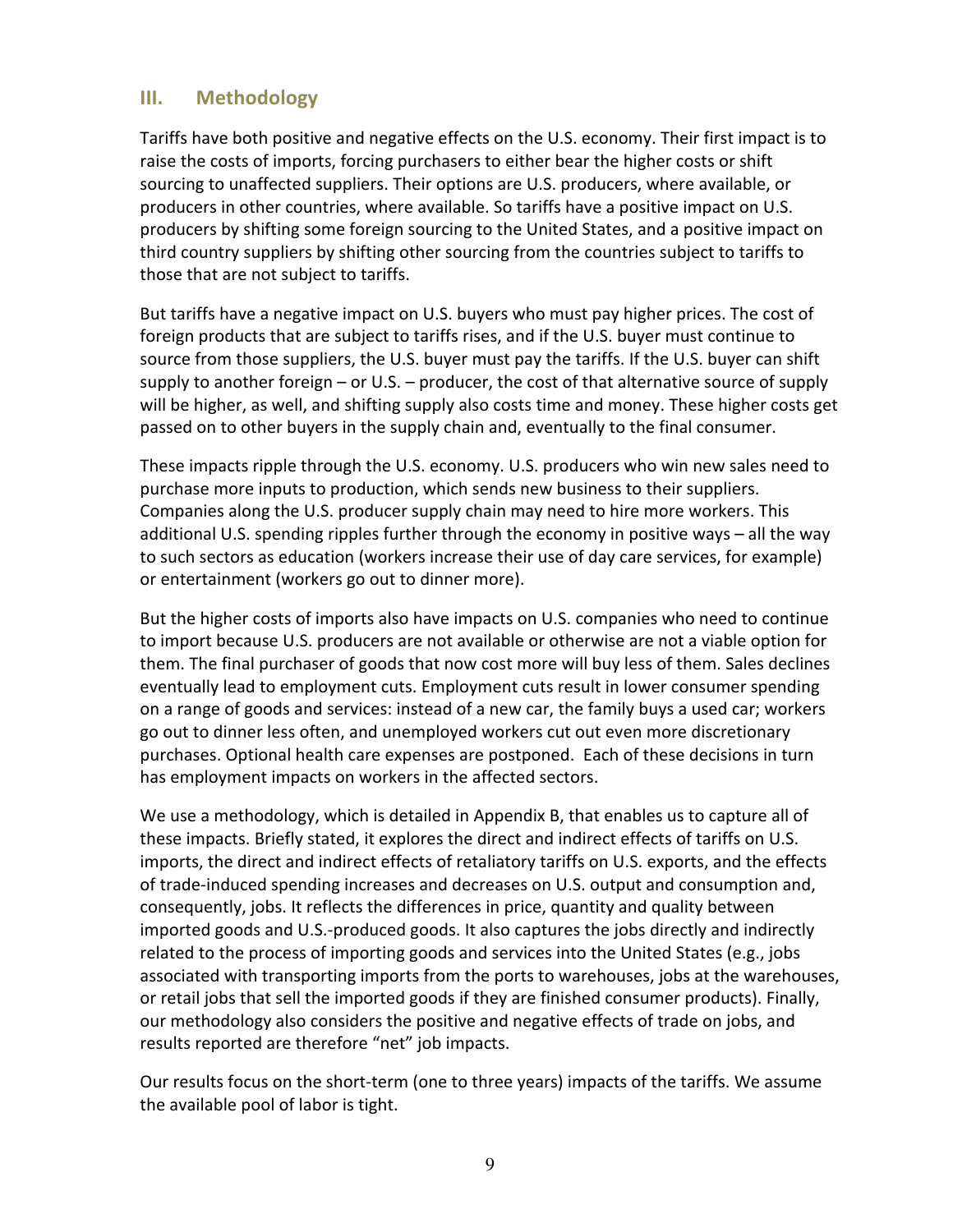## **IV. Results**

Our ability to capture the economy-wide impacts of the various tariff scenarios shows that they have some positive impacts on some sectors, and negative impacts on others. In every instance examined, the negative impacts outweigh the positive impacts.

#### **A. Base Scenario: Announced Tariffs and Quotas**

We find that U.S. tariffs and quotas (referred to for ease here as simply "tariffs") coupled with foreign retaliatory tariffs now affecting U.S. exports have net negative impacts on the U.S. economy and U.S. workers. Tariffs reduce the dollar value of U.S. GDP by 0.37 percent, a reduction that will occur each year the tariffs are in effect (Table 3). The average America family of four will have to find an extra \$767 to pay for higher costs for goods and services resulting from the tariffs, for every year they are in effect.

U.S. exports of goods and services overall decline by 5.6 percent, or \$131.7 billion annually based on 2017 levels, as a result of the tariffs. This is due primarily to the impact of the U.S. duties on imports rather than retaliation by U.S. exporters. The largest declines to the world (not just the retaliating countries, in terms of percentage reductions) are felt by U.S. exporters of iron and steel (-42.7 percent, heavily retaliation-related), oilseeds (-15.7 percent, largely retaliation-related), footwear and other leather products (-18.6 percent, largely due to U.S. tariff effects making U.S. output less competitive internationally), wood products (-13.3 percent, split between U.S. tariff and retaliation impacts), and nonferrous metals (aluminum, -12.8 percent, largely due to the impacts of the U.S. tariffs).

Net U.S. jobs decline by 934,700. Table 4 shows that some workers in some sectors find new jobs thanks to the tariffs. These include workers in the steel industry, as expected. Workers in steel-consuming sectors are hurt by higher costs associated with steel and aluminum tariffs, but benefit more from protection received from tariffs that cut imports from China of the products they make. Overall, 126,900 workers gain jobs as a result of the tariffs; however, 1,061,400 lose jobs – more than eight for every job gained. In short, the tariffs cost the U.S. economy \$490,900 for every job gained.

#### **Table 3**

#### **Announced Tariffs and Quotas: National Impacts, 1-3 Years After Tariffs Imposed**

| Annual change in dollar value of real U.S. GDP (percent) | $-0.37$    |
|----------------------------------------------------------|------------|
| Annual change in real U.S. national income (billions)    | $-562.3$   |
| Annual change in U.S. exports to the world (percent)     | $-5.6$     |
| Annual change in U.S. imports from the world (percent)   | $-6.5$     |
| Annual cost per U.S. family of four                      | \$767      |
| One-time net impact on U.S. jobs                         | $-934,700$ |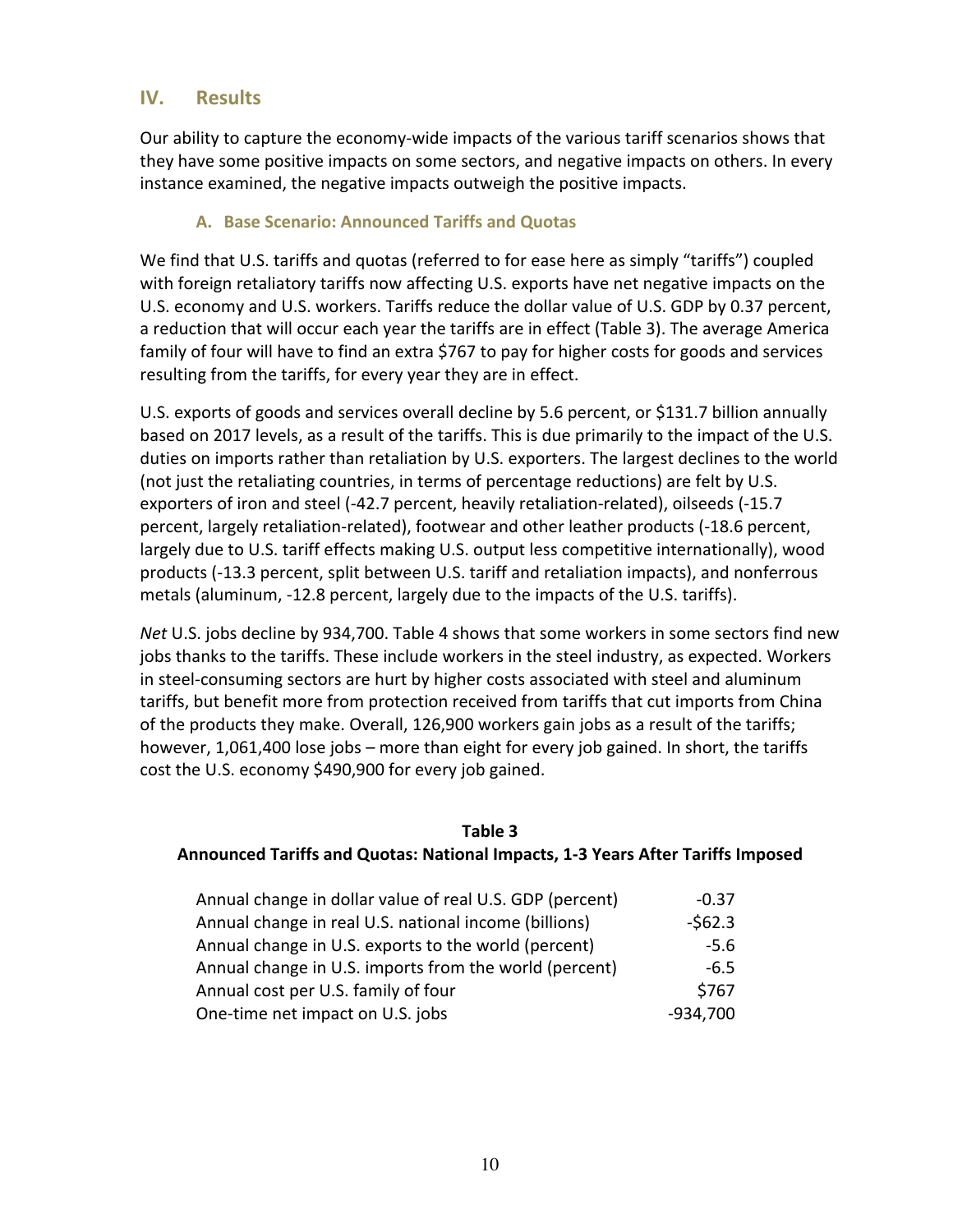#### **Table 4**

#### Announced Tariffs and Quotas: Net National Employment Impacts by Sector, 1-3 years **After Tariffs Imposed**

| (Thousands)                                    |          |
|------------------------------------------------|----------|
| Total                                          | $-934.7$ |
| Agriculture                                    | $-59.3$  |
| Forestry                                       | $-1.8$   |
| <b>Fishing</b>                                 | $-1.0$   |
| Oil and gas                                    | $-2.9$   |
| Other mining                                   | $-3.6$   |
| <b>Manufacturing</b>                           | $+83.8$  |
| Processed foods                                | $-5.3$   |
| Beverages and tobacco                          | $-4.9$   |
| <b>Textiles</b>                                | $+3.9$   |
| Apparel                                        | $-1.5$   |
| Leather products                               | $+1.9$   |
| Wood products                                  | $-2.6$   |
| Paper products and publishing                  | $+0.6$   |
| Petroleum, coal products                       | $-0.1$   |
| Chemicals, rubber, plastic products            | $+0.5$   |
| Other mineral products                         | $+5.8$   |
| Iron and steel                                 | $+22.0$  |
| Nonferrous metals (including aluminum)         | $-0.7$   |
| Fabricated metal products                      | $+22.0$  |
| Motor vehicles and parts                       | $-16.9$  |
| Other transportation equipment                 | $-11.1$  |
| Electronic equipment                           | $+20.6$  |
| Machinery                                      | $+33.4$  |
| Other manufactures                             | $+16.2$  |
| <b>Services</b>                                | $-949.7$ |
| Construction                                   | $-209.5$ |
| Wholesale and retail trade                     | $-216.4$ |
| Transportation                                 | $-27.4$  |
| Finance                                        | $-31.7$  |
| Insurance                                      | $-14.7$  |
| Communications                                 | $-23.8$  |
| Business and professional services             | $-154.9$ |
| Personal and recreational services             | $-38.6$  |
| Other services (e.g. utilities, educ., health, |          |
| gov't, etc.)                                   | $-232.7$ |

See Appendix Table A.1 for sector descriptions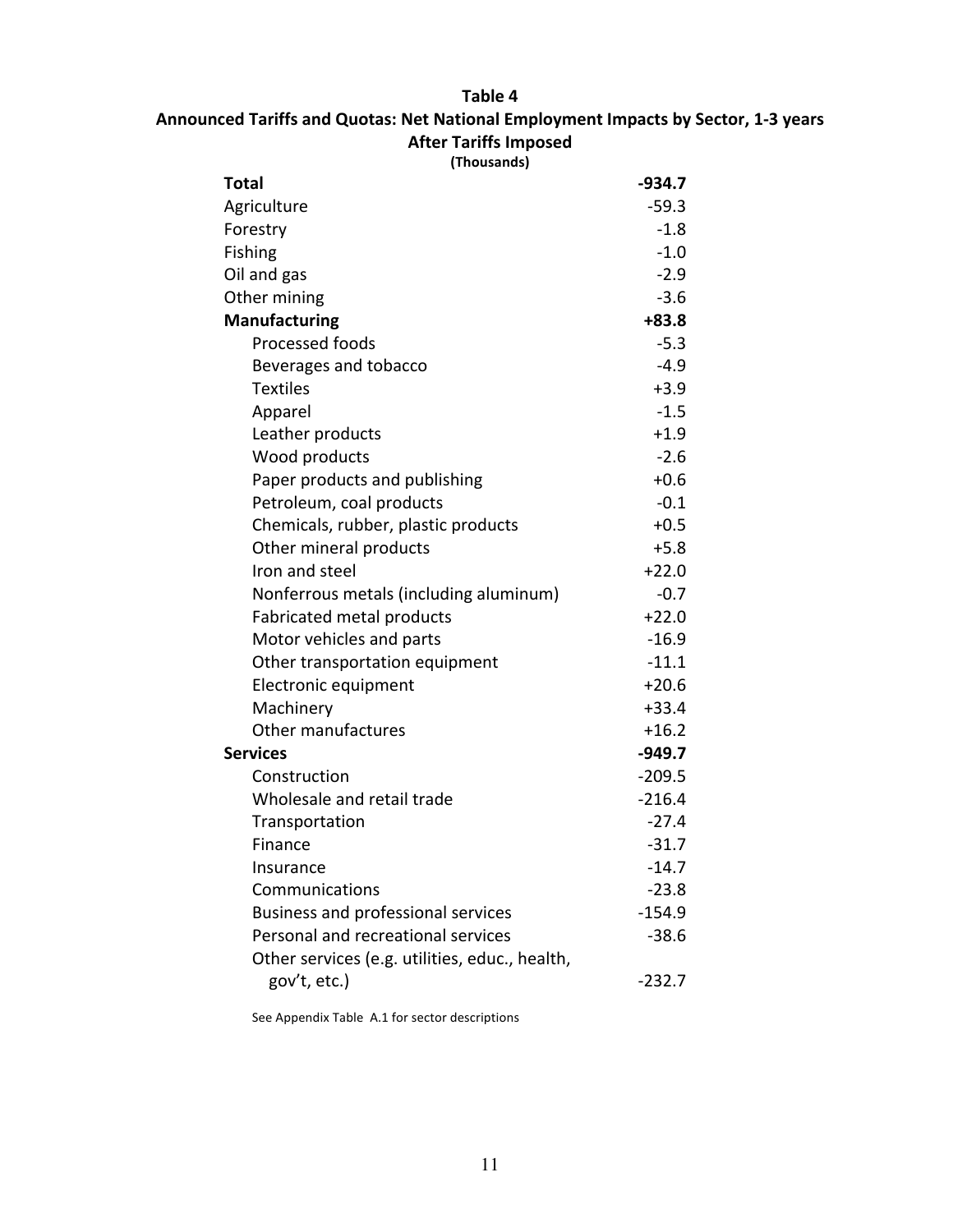## **Table 5** Announced Tariffs and Quotas: Net Employment Impacts by State

| Alabama              | $-12,400$  | Montana           | $-4,000$   |
|----------------------|------------|-------------------|------------|
| Alaska               | $-2,400$   | Nebraska          | $-7,000$   |
| Arizona              | $-18,500$  | Nevada            | $-9,100$   |
| Arkansas             | $-7,800$   | New Hampshire     | $-3,600$   |
| California           | $-112,900$ | New Jersey        | $-25,500$  |
| Colorado             | $-19,200$  | <b>New Mexico</b> | $-5,900$   |
| Connecticut          | $-10,600$  | New York          | $-58,800$  |
| Delaware             | $-2,900$   | North Carolina    | $-27,300$  |
| District of Columbia | $-4,200$   | North Dakota      | $-3,300$   |
| Florida              | $-61,000$  | Ohio              | $-29,100$  |
| Georgia              | $-29,600$  | Oklahoma          | $-11,200$  |
| Hawaii               | $-5,000$   | Oregon            | $-11,900$  |
| Idaho                | $-5,500$   | Pennsylvania      | $-32,900$  |
| Illinois             | $-33,500$  | Rhode Island      | $-2,800$   |
| Indiana              | $-15,100$  | South Carolina    | $-12,700$  |
| Iowa                 | $-9,900$   | South Dakota      | $-3,200$   |
| Kansas               | $-9,700$   | Tennessee         | $-19,300$  |
| Kentucky             | $-12,900$  | <b>Texas</b>      | $-85,100$  |
| Louisiana            | $-14,100$  | Utah              | $-9,600$   |
| Maine                | $-4,400$   | Vermont           | $-2,200$   |
| Maryland             | $-18,800$  | Virginia          | $-26,300$  |
| Massachusetts        | $-21,700$  | Washington        | $-24,000$  |
| Michigan             | $-25,100$  | West Virginia     | $-4,500$   |
| Minnesota            | $-16,100$  | Wisconsin         | $-14,100$  |
| Mississippi          | $-7,700$   | Wyoming           | $-2,300$   |
| Missouri             | $-18,700$  | TOTAL*            | $-943,700$ |

\* The sum of the states does not add precisely to the total because of rounding.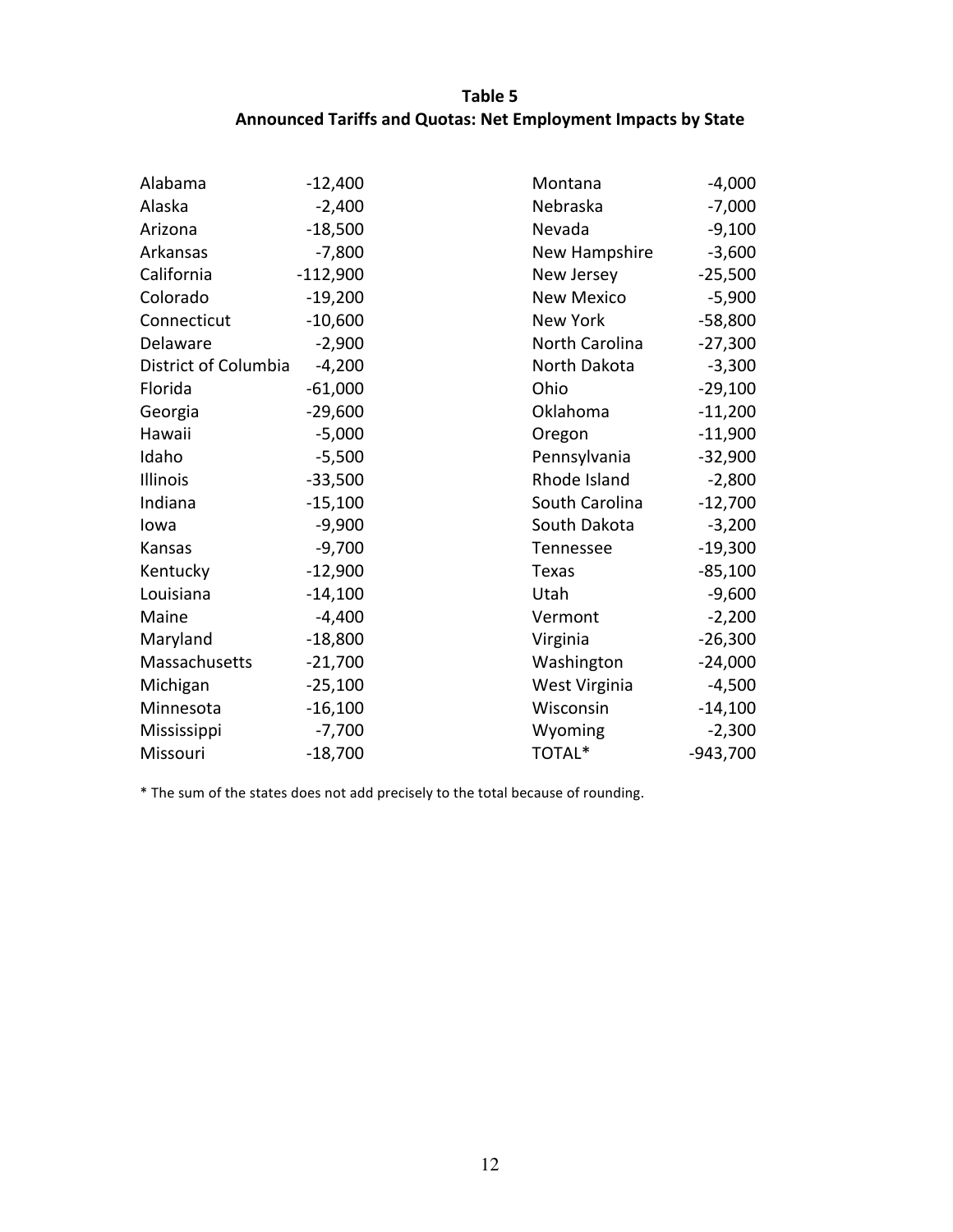#### **B.** Announced Tariffs and Quotas Plus Possible Motor Vehicle and Parts **Section 232 Tariffs**

Not surprisingly, the net impacts on the U.S. economy and workers worsen if the United States imposes tariffs under Section 232 on imports of motor vehicles and parts, and exporting countries retaliate in kind against U.S. exports  $-$  even if the scope of those tariffs is limited to countries that are not major suppliers of motor vehicles and parts to the United States. [Again, we have excluded from tariffs imports from and retaliation by Canada, Mexico, the European Union, Japan and Korea.]

Tariffs on steel, aluminum, and Lists 1-3 of goods imported from China, plus retaliation, plus tariffs on selected motor vehicle and parts imports and retaliation annually reduce the dollar value of U.S. GDP by 0.43 percent (Table 6). The average America family of four will pay over \$900 more for higher costs for goods and services resulting from the tariffs, for every year they are in effect.

U.S. exports of goods and services overall decline by 5.8 percent, or \$136.4 billion annually based on 2017 levels, as a result of the tariffs. The same sectors as in the base scenario continue to be the leading "losers" of exports to the world, and for the same reasons: iron and steel (-42.9 percent), oilseeds (-15.7 percent), footwear and other leather products (-18.8 percent), wood products (-13.3 percent), and nonferrous metals (aluminum, -13.2 percent).

*Net* U.S. jobs decline by 1,040,200. Table 7 shows that fewer workers in some sectors (3,000 less) find new jobs thanks to the additional motor vehicle and parts tariffs (workers in the chemicals, rubber and plastics sectors become net lowers from the additional tariffs). Overall, 123,600 workers gain jobs as a result of the tariffs. But 1,163,600 lose jobs – more than nine for every job gained. The tariffs now cost the U.S. economy \$592,136 for every job gained.

#### **Table 6**

#### Announced Tariffs and Quotas Plus Motor Vehicle and Parts Section 232 Tariffs: National **Impacts, 1-3 Years After Tariffs Imposed**

| Annual change in dollar value of real U.S. GDP (percent) | $-0.43$    |
|----------------------------------------------------------|------------|
| Annual change in real U.S. national income (billions)    | $-573.2$   |
| Annual change in U.S. exports to the world (percent)     | $-5.8$     |
| Annual change in U.S. imports from the world (percent)   | $-6.9$     |
| Annual cost per U.S. family of four                      | \$902      |
| One-time net impact on U.S. jobs                         | $-1,040.2$ |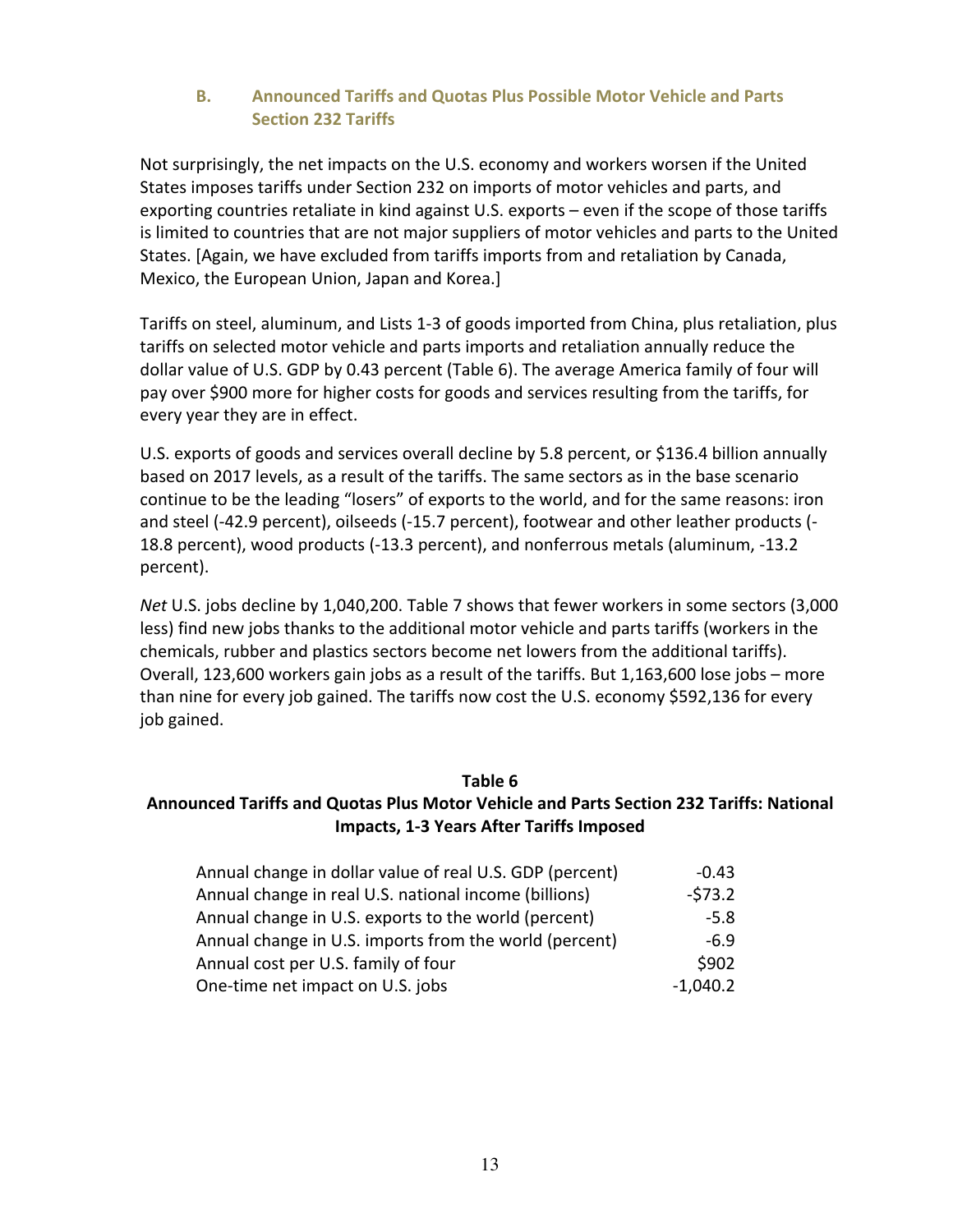**Table 7**

# Announced Tariffs and Quotas Plus Motor Vehicle and Parts Section 232 Tariffs: Net National Employment Impacts by Sector, 1-3 Years After Tariffs Imposed

| (Thousands)                                    |            |
|------------------------------------------------|------------|
| Total                                          | $-1,040.2$ |
| Agriculture                                    | $-60.0$    |
| Forestry                                       | $-2.0$     |
| Fishing                                        | $-1.0$     |
| Oil and gas                                    | $-3.1$     |
| Other mining                                   | $-3.7$     |
| <b>Manufacturing</b>                           | $+89.1$    |
| Processed foods                                | $-6.1$     |
| Beverages and tobacco                          | $-5.1$     |
| <b>Textiles</b>                                | $+4.0$     |
| Apparel                                        | $-1.4$     |
| Leather products                               | $+1.9$     |
| Wood products                                  | $-3.2$     |
| Paper products and publishing                  | $+0.1$     |
| Petroleum, coal products                       | $-0.2$     |
| Chemicals, rubber, plastic products            | $-0.3$     |
| Other mineral products                         | $+5.5$     |
| Iron and steel                                 | $+22.3$    |
| Nonferrous metals (including aluminum)         | $-0.6$     |
| Fabricated metal products                      | $+23.0$    |
| Motor vehicles and parts                       | $-5.7$     |
| Other transportation equipment                 | $-11.9$    |
| Electronic equipment                           | $+19.6$    |
| Machinery                                      | $+31.9$    |
| Other manufactures                             | $+15.3$    |
| <b>Services</b>                                | $-1,059.5$ |
| Construction                                   | $-230.1$   |
| Wholesale and retail trade                     | $-242.2$   |
| Transportation                                 | $-28.7$    |
| Finance                                        | $-35.1$    |
| Insurance                                      | $-16.0$    |
| Communications                                 | $-26.5$    |
| Business and professional services             | $-165.2$   |
| Personal and recreational services             | $-45.2$    |
| Other services (e.g. utilities, educ., health, |            |
| gov't, etc.)                                   | $-270.3$   |

See Appendix Table A.1 for sector descriptions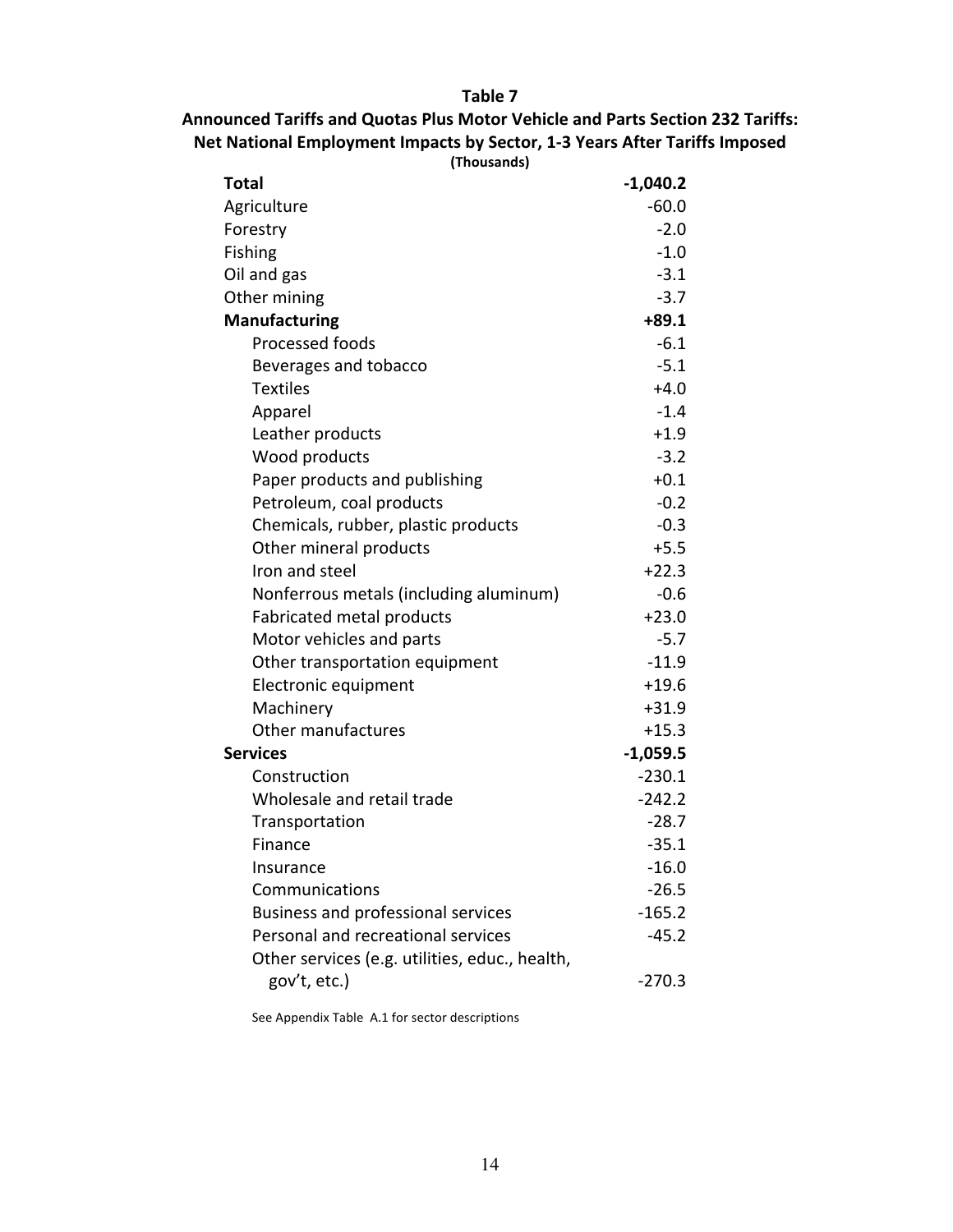#### **C. Announced Tariffs and Quotas Plus All Other Goods Trade with China**

Imposing tariffs on the balance of U.S. imports from China (the so-called "List 4" items), with retaliation by China really amplifies the costs to the U.S. economy and U.S. workers of currently-announced tariffs and quotas on steel and aluminum, imports from China on Lists 1-3, and retaliation (our base scenario).

The annual reduction in the dollar value of U.S. GDP more than doubles from the base scenario, to -1 percent (Table 8). To put this in perspective: the impact of the duties erases the estimated gains to U.S. GDP from tax reform in its first years.<sup>4</sup> The average America family of four will pay nearly \$2,300 more for higher costs for goods and services resulting from the tariffs, for every year they are in effect. This more than consumes the estimated gains from tax reform of \$1,336 per taxpayer.<sup>5</sup>

U.S. exports of goods and services overall decline by 8.4 percent, or \$197.5 billion annually based on 2017 levels, as a result of the tariffs. The impacts of U.S. duties on exports to the world outweigh the negative impacts of retaliatory tariffs. In short: U.S. policy has a greater negative impact on U.S. exports than reactions by foreign trading partners. Sectors experiencing the largest declines in exports to the world include those primarily feeling the brunt of retaliation (forestry product, -20.5 percent; oilseeds, -17.1 percent; non-bovine animal products, -20.5 percent; iron and steel, -43.4 percent, wood products, -19.5 percent), but also many other sectors that are now less competitive internationally due to U.S. tariffs (electronic equipment, -22.9 percent; metals, -12.9 percent; textiles, -12.6 percent; clothing, -20.4 percent; and, again, footwear and leather products, -35.9 percent).

*Net* U.S. jobs decline by more than double the losses in the base scenario, by 2,159,500. Table 9 shows that more manufacturing workers benefit from the additional tariffs as they force more production back to the United States. Overall, 334,900 workers gain jobs as a result of the tariffs. But higher costs, especially for consumers, multiplies the jobs lost in other sectors, primarily services. A total of 2,494,500 workers lose jobs, seven for every job gained. The tariffs cost the U.S. economy \$555,584 for every job gained.

The Tax Foundation estimated that Tax Cut and Jobs Act would increase U.S. GDP by an average of 0.8 percent over its first three years. See Table 2 of Huaqun Li and Kyle Pomerleau, "the Distributional Impact of the Tax Cuts and Jobs Act Over the Next Decade," The Tax Foundation, June 28, 2018, https://taxfoundation.org/the-distributional-impact-of-the-tax-cuts-and-jobs-act-over-the-next-decade/.

<sup>&</sup>lt;sup>5</sup> Huaqun and Pomerleau estimate (Ibid.) that by 2022 after-tax income for all taxpayers will increase by 2.1 percent (Table 3). Applying that percentage to 2017 after-tax income published in the Consumer Expenditure Survey by the Bureau of Labor Statistics yields a savings from tax reform of \$1,336.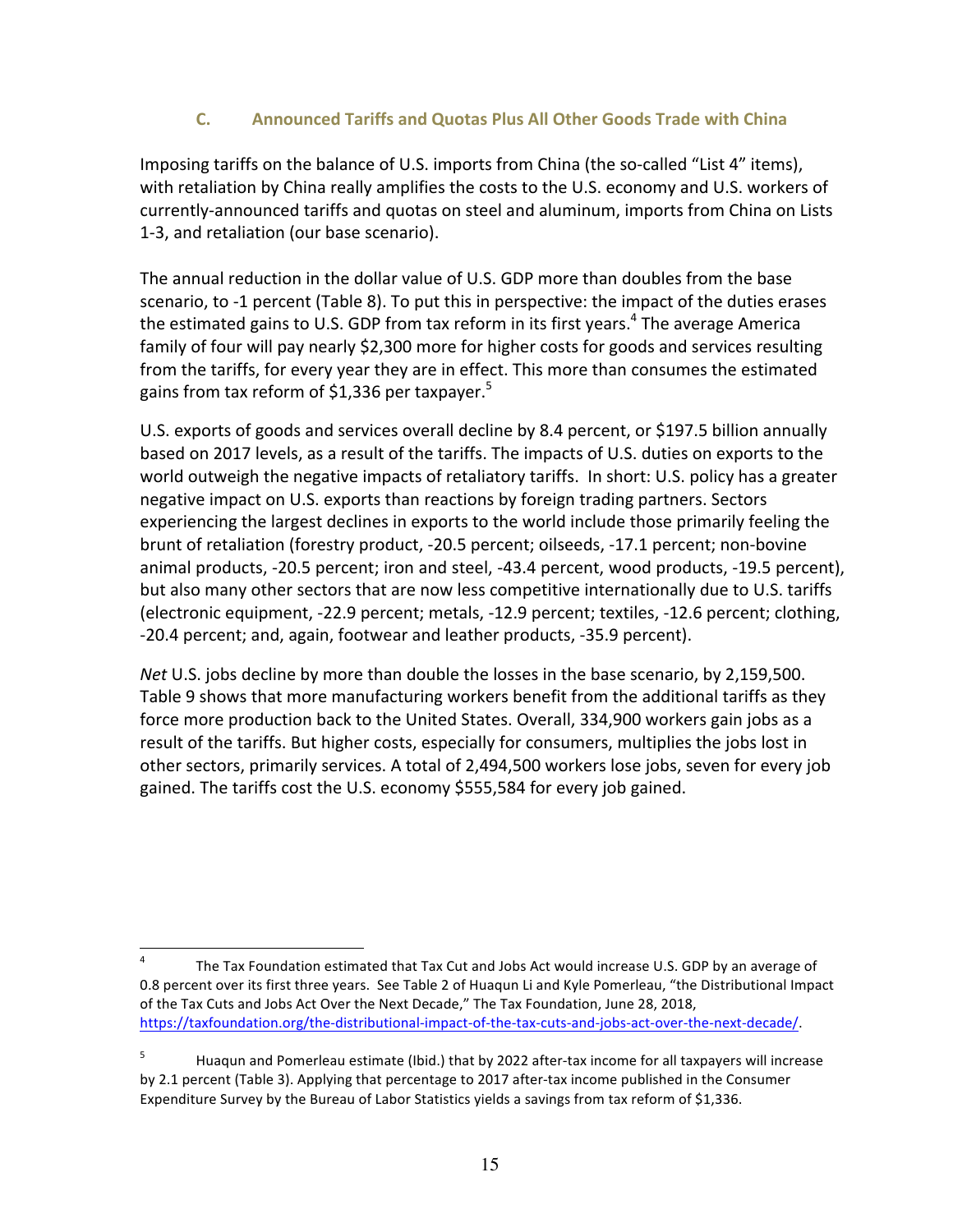# **Table 8** Announced Tariffs and Quotas Plus Tariffs on All Goods Trade with China: National **Impacts, 1-3 Years After Tariffs Imposed**

| Annual change in dollar value of real U.S. GDP (percent) | $-1.01$    |
|----------------------------------------------------------|------------|
| Annual change in real U.S. national income (billions)    | $-5186.1$  |
| Annual change in U.S. exports to the world (percent)     | $-8.4$     |
| Annual change in U.S. imports from the world (percent)   | $-11.1$    |
| Annual cost per U.S. family of four                      | \$2,294    |
| One-time net impact on U.S. jobs                         | $-2,159.5$ |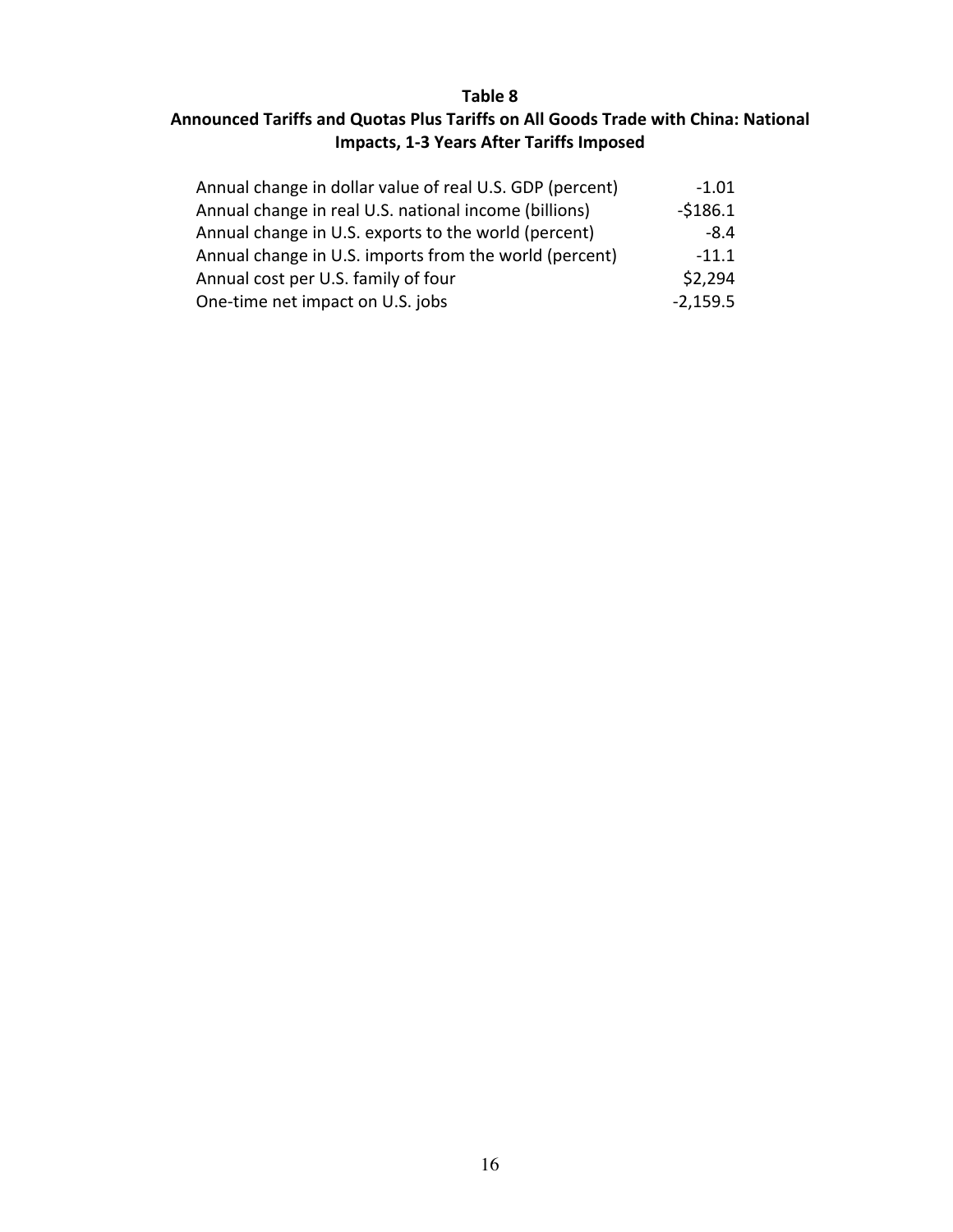**Table 9**

# Announced Tariffs and Quotas Plus Tariffs on All Goods Trade with China: **Net National Employment Impacts by Sector, 1-3 Years After Tariffs Imposed**

| (Thousands)                                    |            |
|------------------------------------------------|------------|
| Total                                          | $-2,159.5$ |
| Agriculture                                    | $-70.3$    |
| Forestry                                       | $-6.9$     |
| Fishing                                        | $-1.2$     |
| Oil and gas                                    | $-3.7$     |
| Other mining                                   | $-5.0$     |
| <b>Manufacturing</b>                           | $+235.5$   |
| Processed foods                                | $-14.6$    |
| Beverages and tobacco                          | $-8.0$     |
| <b>Textiles</b>                                | $+17.1$    |
| Apparel                                        | $+13.6$    |
| Leather products                               | $+6.0$     |
| Wood products                                  | $-9.8$     |
| Paper products and publishing                  | $-1.5$     |
| Petroleum, coal products                       | $-0.5$     |
| Chemicals, rubber, plastic products            | $+4.4$     |
| Other mineral products                         | $+3.9$     |
| Iron and steel                                 | $+23.3$    |
| Nonferrous metals (including aluminum)         | $+0.4$     |
| Fabricated metal products                      | $+24.1$    |
| Motor vehicles and parts                       | $-31.4$    |
| Other transportation equipment                 | $-33.6$    |
| Electronic equipment                           | $+145.4$   |
| Machinery                                      | $+24.7$    |
| Other manufactures                             | $+72.0$    |
| <b>Services</b>                                | $-2,307.9$ |
| Construction                                   | $-412.8$   |
| Wholesale and retail trade                     | $-482.1$   |
| Transportation                                 | $-28.7$    |
| Finance                                        | $-75.9$    |
| Insurance                                      | $-42.2$    |
| Communications                                 | $-64.0$    |
| Business and professional services             | $-324.5$   |
| Personal and recreational services             | $-126.8$   |
| Other services (e.g. utilities, educ., health, |            |
| gov't, etc.)                                   | $-703.5$   |

See Appendix Table A.1 for sector descriptions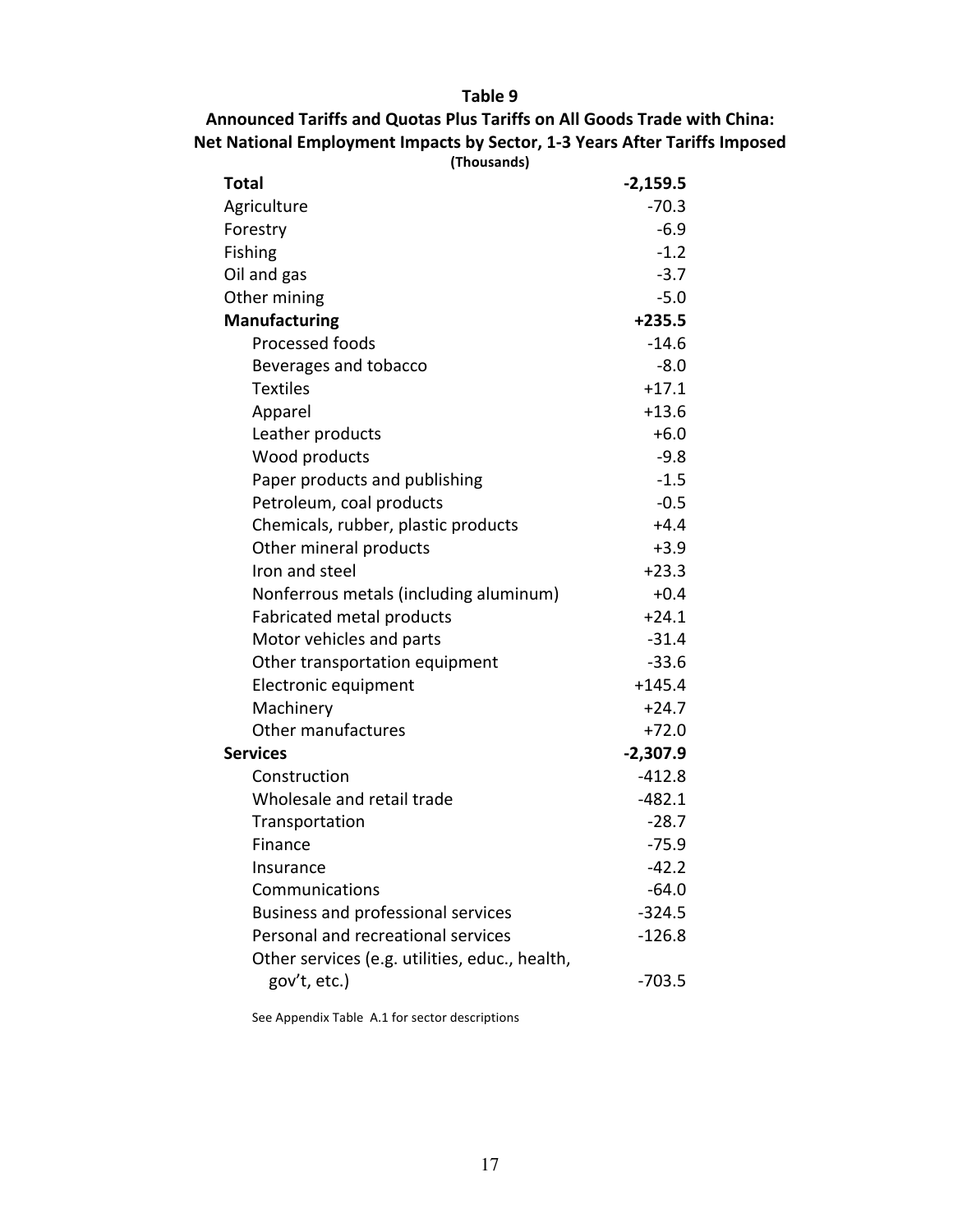#### D. Trade War

Now suppose U.S. policy makers impose all tariffs and quotas contemplated, and U.S. trading partners retaliate as promised or as likely to retaliate. This scenario adds motor vehicle and parts tariffs to the previous scenario, and the results show increases the net negative impacts, as expected, but not by a lot, also as expected.

The annual reduction in the dollar value of U.S. GDP declines by just over -1 percent (Table 10). The average America family of four will pay nearly \$2,400 more for higher costs for goods and services resulting from the tariffs, for every year they are in effect, wiping out gains from tax reform.

U.S. exports of goods and services overall decline by 8.7 percent, or \$204.5 billion annually based on 2017 levels, as a result of the tariffs. The impacts of U.S. duties on exports to the world outweigh the negative impacts of retaliatory tariffs. Sectors experiencing the largest declines in exports to the world include those primarily feeling the brunt of retaliation (forestry product, -20.4 percent; oilseeds, -17.0 percent; non-bovine animal products, -20.4 percent; iron and steel, -43.6 percent; wood products, -19.6 percent), but also many other sectors that are now less competitive internationally due to U.S. tariffs (electronic equipment, -23.4 percent; metals, -13.3 percent; textiles, -12.7 percent; clothing, -20.6 percent; and, again, footwear and leather products, -36.0 percent).

*Net* U.S. jobs decline by more than double the losses in the base scenario, by 2,235,400. Table 11 shows that more manufacturing workers benefit from the additional tariffs as they force more production back to the United States. Overall, 332,000 workers gain jobs as a result of the tariffs. But higher costs, especially for consumers, multiplies the jobs lost in other sectors, primarily services. A total of 2,567,500 workers lose jobs, nearly eight for every job gained. The tariffs cost the U.S. economy \$583,693 for every job gained. Table 12 shows that every state experiences net job losses.

#### **Table 10 Trade War: National Impacts 1-3 Years After Tariffs Imposed**

| Annual change in dollar value of real U.S. GDP (percent) | $-1.04$    |
|----------------------------------------------------------|------------|
| Annual change in real U.S. national income (billions)    | $-5193.8$  |
| Annual change in U.S. exports to the world (percent)     | $-8.7$     |
| Annual change in U.S. imports from the world (percent)   | $-11.5$    |
| Annual cost per U.S. family of four                      | \$2,389    |
| One-time net impact on U.S. jobs                         | $-2,235.4$ |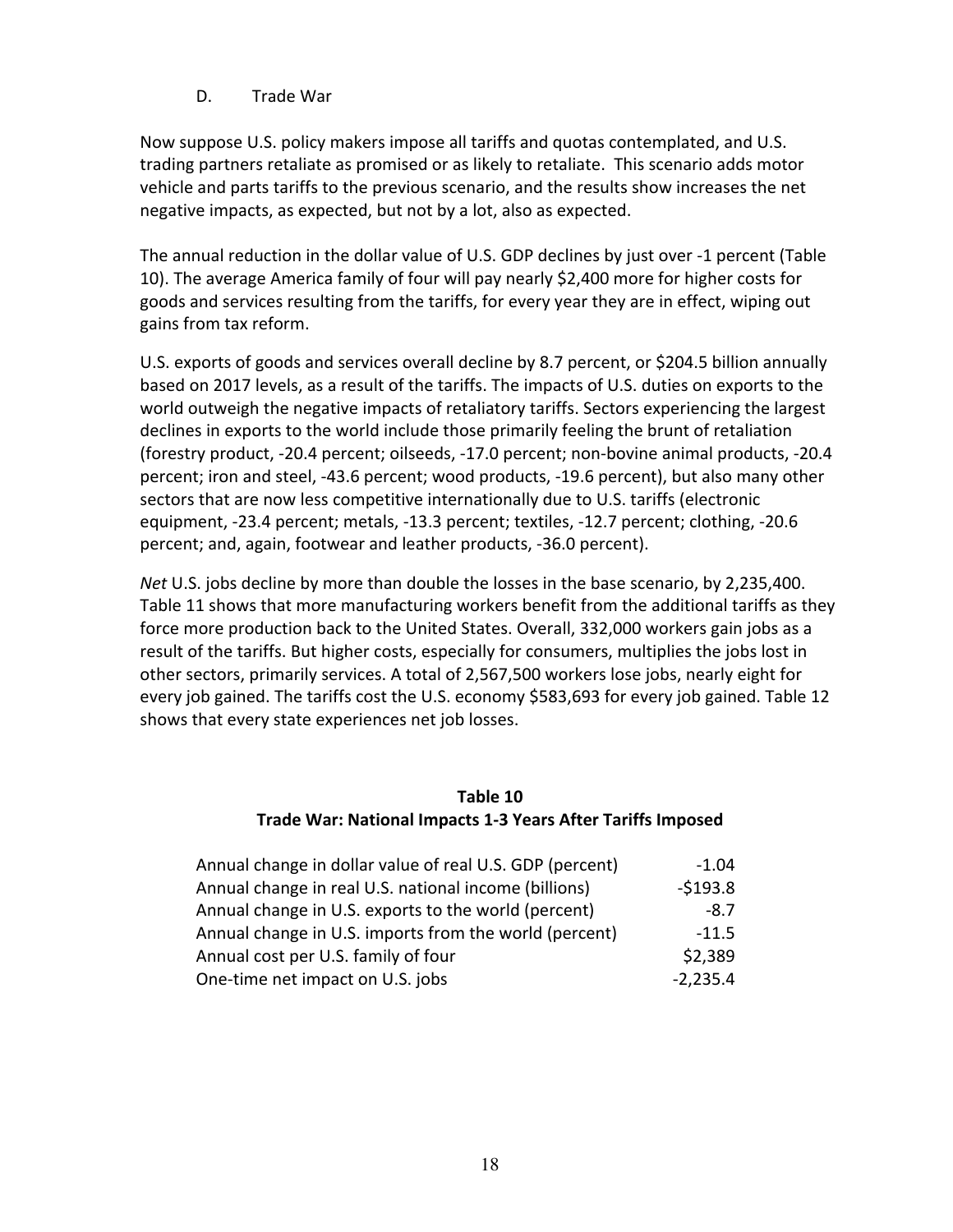| (Thousands)                                    |            |
|------------------------------------------------|------------|
| Total                                          | $-2,235.4$ |
| Agriculture                                    | $-70.8$    |
| Forestry                                       | $-6.9$     |
| Fishing                                        | $-1.2$     |
| Oil and gas                                    | $-4.0$     |
| Other mining                                   | $-5.2$     |
| <b>Manufacturing</b>                           | $+236.4$   |
| Processed foods                                | $-14.1$    |
| Beverages and tobacco                          | $-8.2$     |
| <b>Textiles</b>                                | $+17.2$    |
| Apparel                                        | $+13.7$    |
| Leather products                               | $+6.0$     |
| Wood products                                  | $-10.3$    |
| Paper products and publishing                  | $-2.0$     |
| Petroleum, coal products                       | $-0.6$     |
| Chemicals, rubber, plastic products            | $+3.5$     |
| Other mineral products                         | $+3.7$     |
| Iron and steel                                 | $+23.4$    |
| Nonferrous metals (including aluminum)         | $+0.4$     |
| Fabricated metal products                      | $+24.5$    |
| Motor vehicles and parts                       | $-25.3$    |
| Other transportation equipment                 | $-34.1$    |
| Electronic equipment                           | $+144.8$   |
| Machinery                                      | $+23.4$    |
| Other manufactures                             | $+71.4$    |
| <b>Services</b>                                | $-2,383.7$ |
| Construction                                   | $-426.8$   |
| Wholesale and retail trade                     | $-501.4$   |
| Transportation                                 | $-28.7$    |
| Finance                                        | $-78.2$    |
| Insurance                                      | $-43.0$    |
| Communications                                 | $-65.8$    |
| <b>Business and professional services</b>      | $-330.4$   |
| Personal and recreational services             | $-131.4$   |
| Other services (e.g. utilities, educ., health, |            |
| gov't, etc.)                                   | $-729.8$   |
|                                                |            |

# **Table 11**

**Trade War:** 

**Net National Employment Impacts by Sector** 

See Appendix Table A.1 for sector descriptions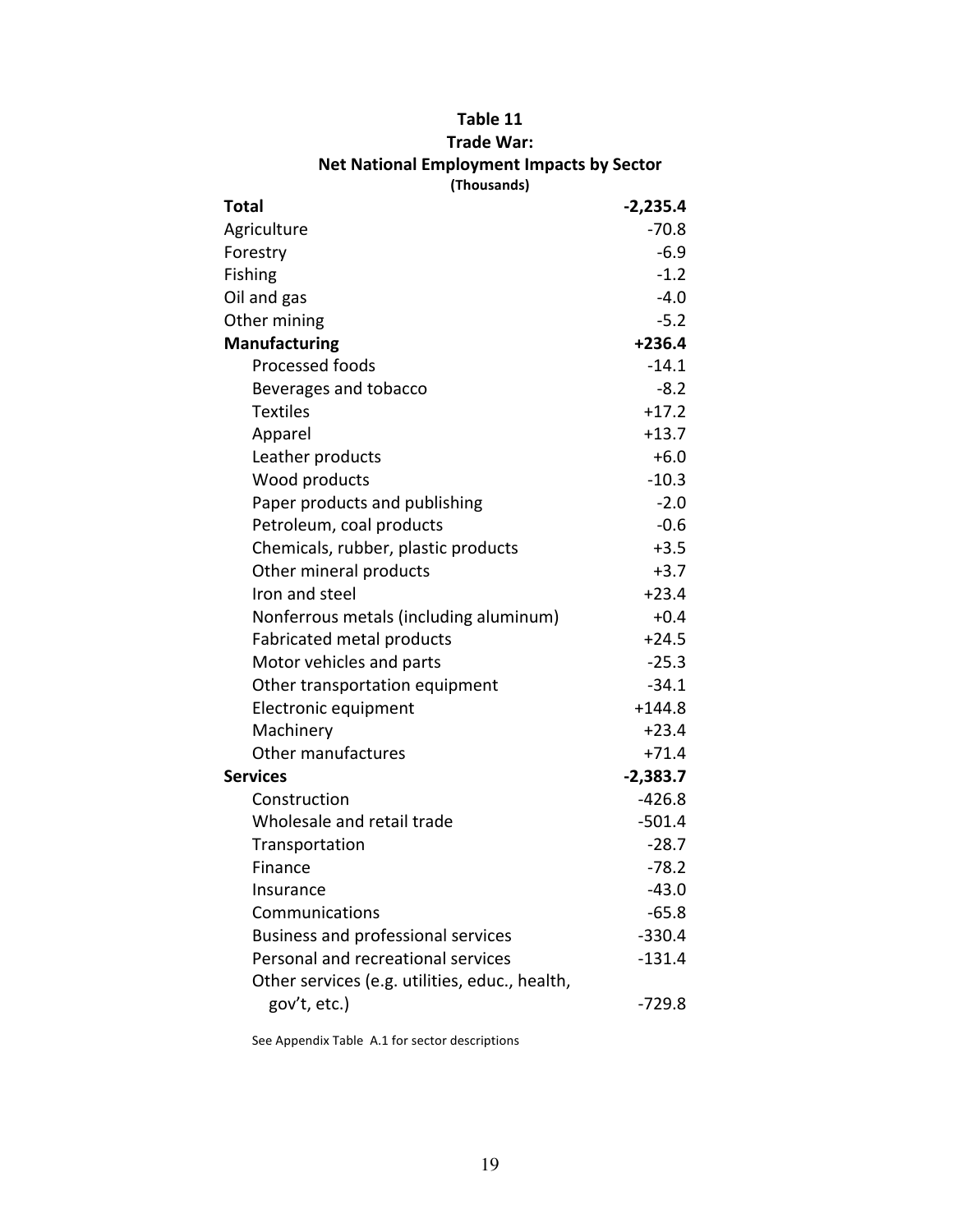# **Table 12 Trade War: Net Employment Impacts by State**

| Alabama              | $-30,348$  | Montana           | $-9,050$     |
|----------------------|------------|-------------------|--------------|
| Alaska               | $-5,972$   | Nebraska          | $-16,201$    |
| Arizona              | $-42,673$  | Nevada            | $-21,566$    |
| Arkansas             | $-19,493$  | New Hampshire     | $-8,133$     |
| California           | $-248,399$ | New Jersey        | $-61,694$    |
| Colorado             | $-44,590$  | <b>New Mexico</b> | $-13,623$    |
| Connecticut          | $-27,219$  | New York          | $-143,888$   |
| Delaware             | $-6,919$   | North Carolina    | $-63,479$    |
| District of Columbia | $-11,187$  | North Dakota      | $-7,501$     |
| Florida              | $-145,251$ | Ohio              | $-76,491$    |
| Georgia              | $-71,170$  | Oklahoma          | $-27,308$    |
| Hawaii               | 12,030     | Oregon            | $-25,713$    |
| Idaho                | $-11,484$  | Pennsylvania      | $-84,789$    |
| Illinois             | $-85,120$  | Rhode Island      | $-6,894$     |
| Indiana              | $-39,233$  | South Carolina    | $-31,491$    |
| Iowa                 | $-23,514$  | South Dakota      | $-7,200$     |
| Kansas               | $-23,566$  | Tennessee         | $-46,960$    |
| Kentucky             | $-30,677$  | Texas             | $-199,388$   |
| Louisiana            | $-34,943$  | Utah              | $-21,853$    |
| Maine                | $-10,635$  | Vermont           | $-4,993$     |
| Maryland             | $-45,237$  | Virginia          | $-64,467$    |
| Massachusetts        | $-50,502$  | Washington        | $-57,237$    |
| Michigan             | $-61,727$  | West Virginia     | $-11,162$    |
| Minnesota            | $-36,832$  | Wisconsin         | $-37,344$    |
| Mississippi          | $-18,710$  | Wyoming           | $-5,302$     |
| Missouri             | $-45,075$  | TOTAL*            | $-2,235,400$ |

\* The sum of the states does not add precisely to the total because of rounding.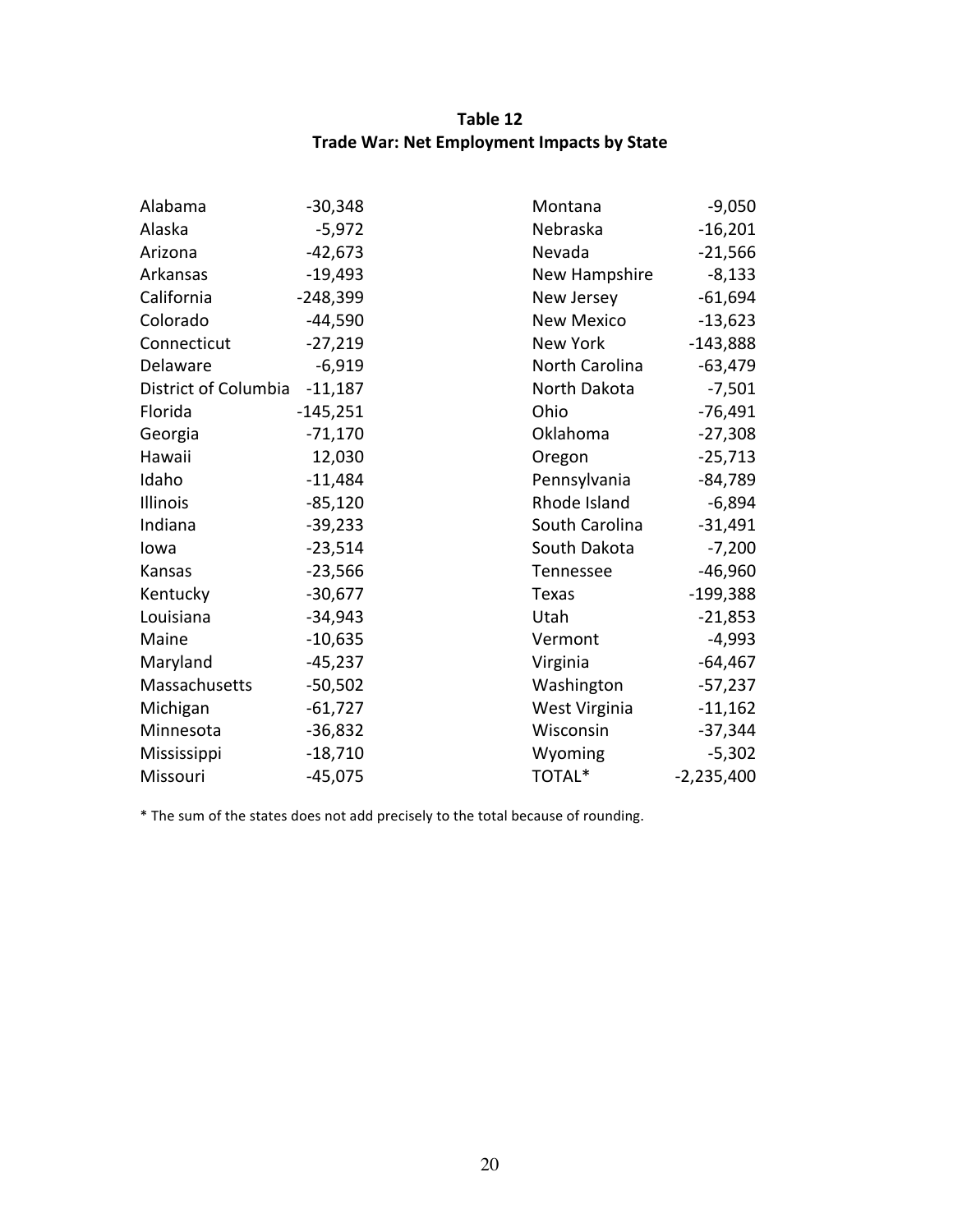## **V. Conclusion**

By any measure, the imposition of tariffs by the United States and U.S. imports of steel, aluminum, motor vehicles and parts, some subset of products imported from China - or all of them is a net loss for the U.S. economy and U.S. workers. An examination of all the ways in which such tariffs, accompanied by retaliation by U.S. trading partners, affects purchasing and hiring decisions demonstrates that on balance U.S. farmers, manufacturers, services providers and their workers experience greater losses than gains. In some instances, the tariff actions erase all of the anticipated gains from tax reform.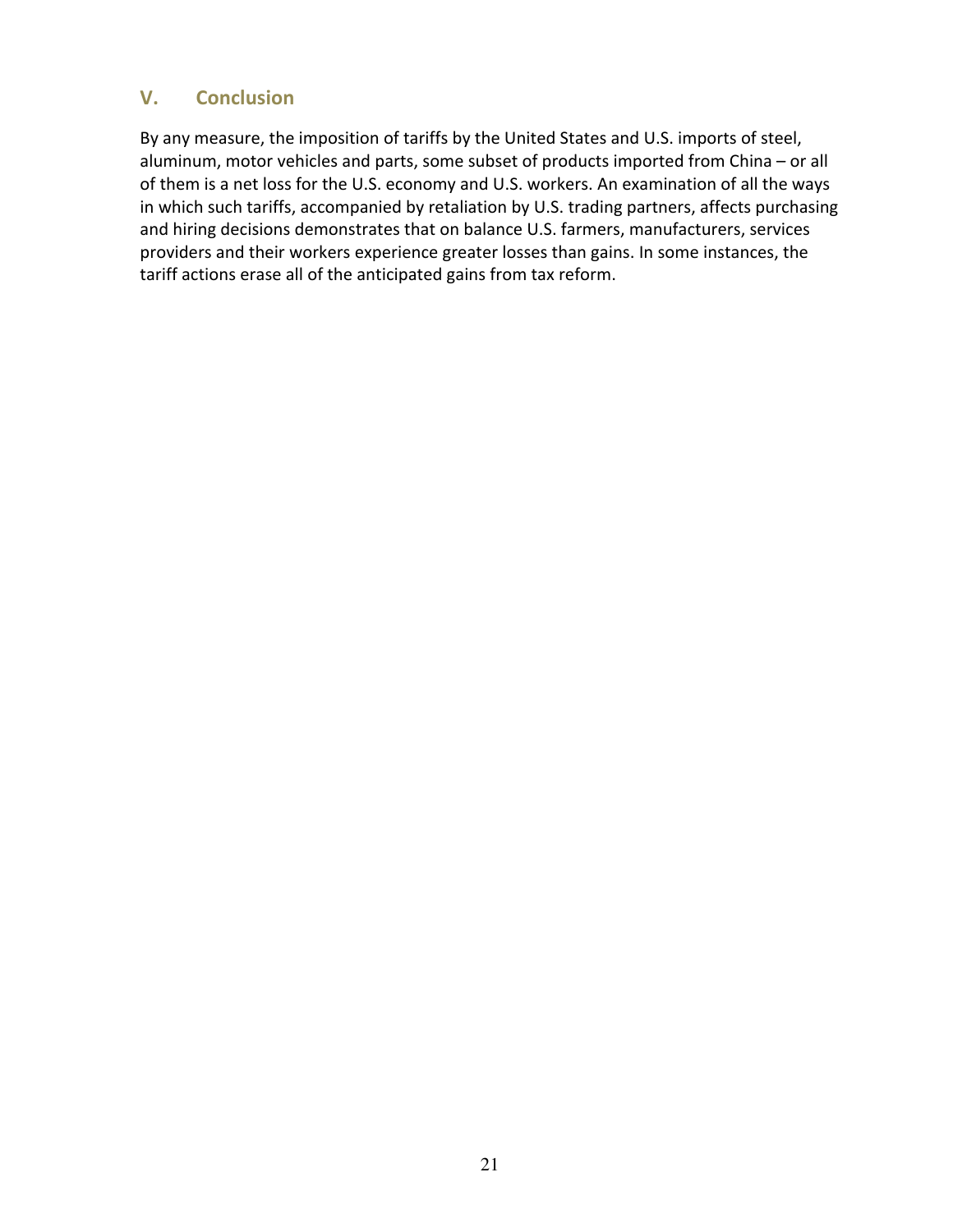# **Appendix A: Methodology In Detail**

#### A. The Model

To estimate the economic effects of various tariff scenarios, we start with the Global Trade Analysis Project (GTAP) database, which is integrated into a computable general equilibrium (CGE) model. The mathematical structure of our model, starting with the GTAP database, follows Egger et al, augmenting the basic Eaton-Kortum-Armington structure of the GTAP model with monopolistic competition, depending on the sector.<sup>6</sup>

The GTAP database covers international trade and economy-wide interindustry relationships and national income accounts, as well as tariffs, some nontariff barriers and other taxes. While our GTAP model database is based on version 10 (for 2014 data), we have updated the data to better reflect the U.S. economy in 2017. We have also estimated the trade elasticities and used in the model an extended version of the gravity model database employed by Egger et al (2015).

The model simulates the percentage changes in aggregate economic measures, including U.S. real GDP and aggregate employment, when moving from the baseline or reference level (in this case, 2017 U.S. and global economies) to the various counterfactuals (tariffs and quotas are imposed). The model results are then converted into percentage changes when moving from counterfactual levels to the actual levels that prevailed in the baseline. The results reflect short-term impacts, i.e., that the tariffs have been in effect for at least one to three years. For this analysis, we recognize that U.S. employment has continued the growth trend that began in mid 2010 (see https://fred.stlouisfed.org/series/PAYEMS), with the economy now appearing to approach full employment. At the same time, wage growth remains relatively flat compared to employment growth. We incorporated data reflecting recent employment and earnings trends and the tightening of the labor market.<sup>7</sup>

It is important to emphasize that our employment impact estimates are net. They take into account potential increases as well as decreases in employment as demand increases in some cases for U.S. products, and declines in others. These changes arise not only from the direct impacts of the re-imposition of tariffs, quotas and retaliation, but also the indirect impacts of changes in supply and demand for goods and services generally across the economy. For example, you will see that some sectors that you might not think would benefit from tariffs – chemicals, for example – show employment increases. This is because declines in production in other sectors releases labor and capital that can now be used

<sup>&</sup>lt;sup>6</sup> See Francois, J., Manchin, M., & Martin, W. (2013). "Market structure in multisector general equilibrium models of open economies." In D. Jorgenson and P. Dixon eds., *Handbook of computable general* equilibrium modeling, vol. 1, Elsevier, and Egger, Peter, Joseph Francois, Miriam Manchin, and Douglas Nelson. "Non-tariff barriers, integration and the transatlantic economy." *Economic Policy* 30, no. 83 (2015): 539-584.

<sup>1.</sup> According to the U.S. Department of Labor, unemployment increased 1.4 percent from May 2017 to May 2018. (See https://www.bls.gov/opub/ted/2018/real-average-hourly-earnings-up-0-point-2-percent-for-allprivate-employees-april-2015-to-april-2018.htm). We use this recent relationship between relative changes in employment and real wages (technically in the form of an aggregate labor supply elasticity) to better reflect current labor market conditions.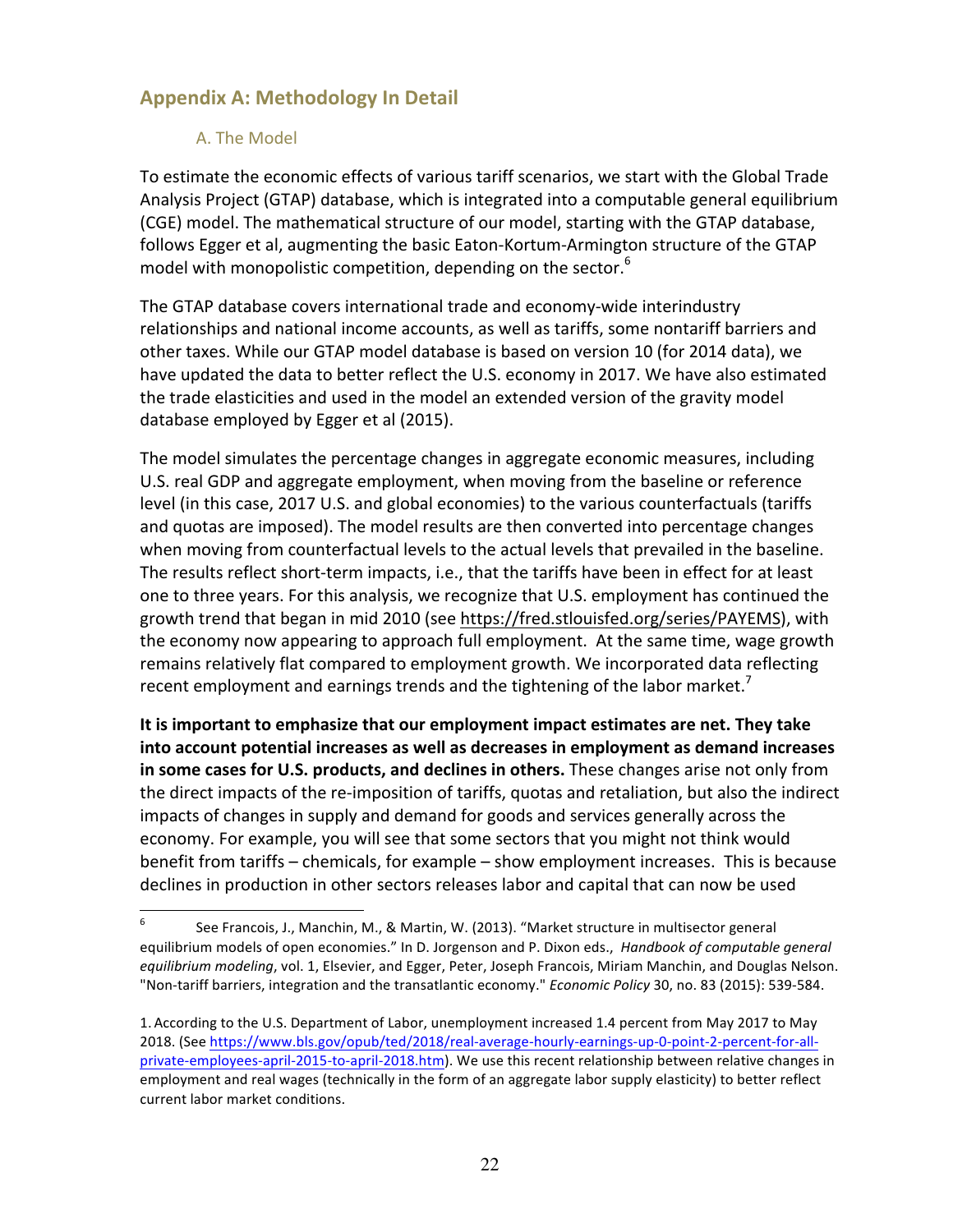more productively in other sectors, like chemicals. So output and related employment rise there.

## B. Data

To determine tariff level changes in the different scenarios, we first mapped U.S. import and export data for 2017 from the U.S. Census Bureau to both GTAP sectors and remedy/retaliation lists. For U.S. Section 232 steel/aluminum remedies, we applied a 25 percent tariff to U.S. imports of the steel products detailed in the Commerce Department's steel national security report, and a 10 percent tariff to U.S. imports of the aluminum products detailed in the Commerce Department's aluminum national security report, excluding imports from Argentina, Australia, Brazil and Korea. We reduced imports of steel from Korea by 30 percent, the estimate in media reports that the Administration sought to achieve from Korea. We similarly reduced imports from Brazil by the shares shown in Table 1, and froze imports from Argentina at the average of 2015-2017 levels.

Finally, for state level analysis, we first map state-level data on employment and GDP for NAICS sectors from BEA to corresponding model sectors. We then map national changes in production and employment at industry level to the corresponding state data at the model sector level. The impact on states therefore reflects the variation in the output and employment structure across state economies.

# C. Modeling Issues

Technically, the increase in trade costs for services takes the form of increased operating costs for U.S. firms operating in the Chinese market (also known as iceberg trade costs). We hypothesize that China imposes the equivalent of a 25 percent tariff on U.S. services imports into China, and slow-downs in Customs processing and other administrative procedures amounts to an additional 2 percent tariff-equivalent on goods imported from the United States.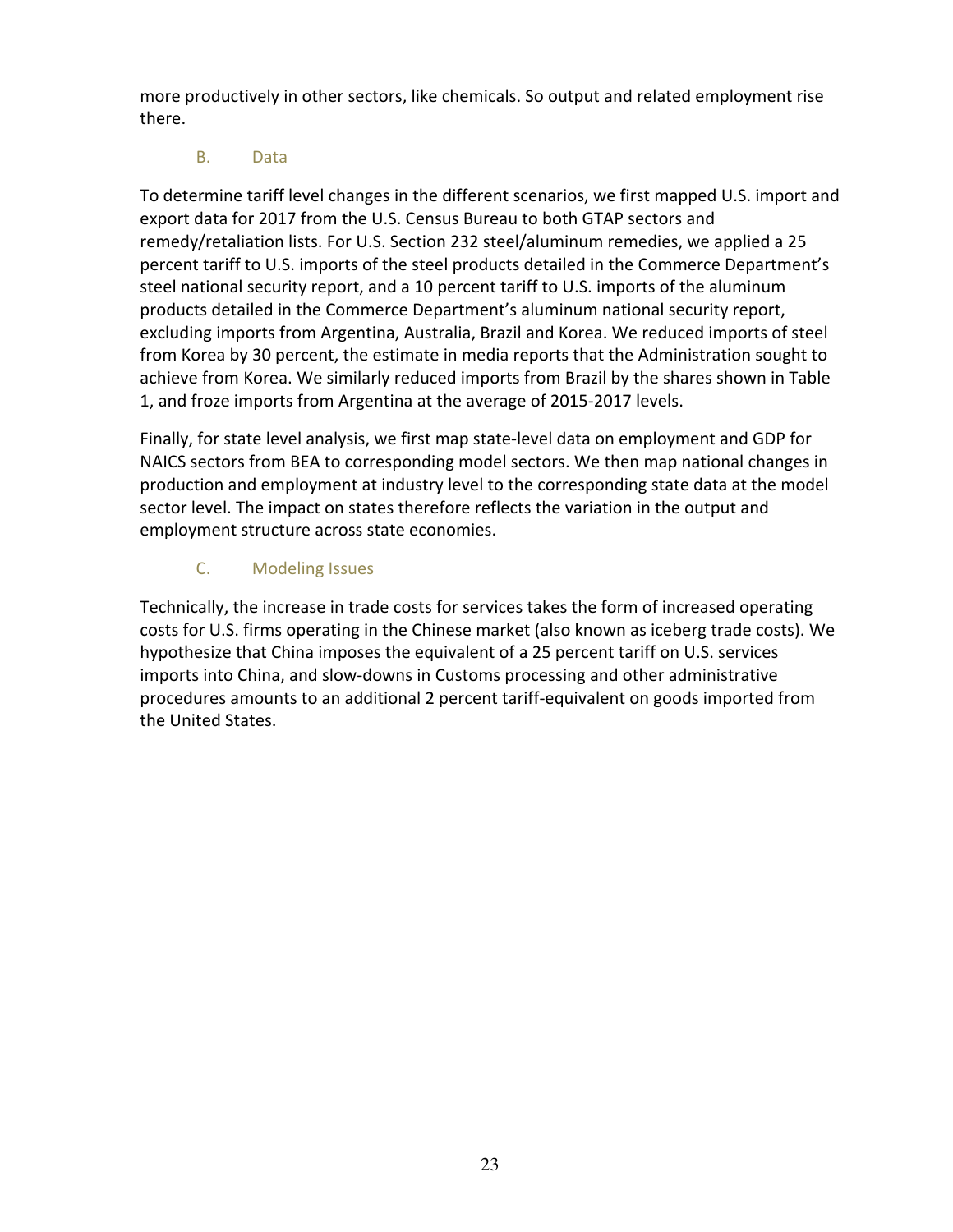#### **Table A.1**

#### **Sector Concordances**

| <b>GTAP</b> |                                                 | Our<br>Model     |                        |                       |                                                                                  |  |
|-------------|-------------------------------------------------|------------------|------------------------|-----------------------|----------------------------------------------------------------------------------|--|
| no.         |                                                 | <b>Sector</b>    | Our Model              | <b>NAICS</b>          |                                                                                  |  |
|             | <b>GTAP Sector</b>                              | No.              | <b>Sectors</b>         | No.                   | <b>NAICS Category</b>                                                            |  |
| 1           | PDR - Paddy rice                                | 1                | Primary agriculture    | 111,11<br>2           | Agriculture                                                                      |  |
| 2           | WHT-Wheat                                       | 1                | Primary agriculture    | 111,11<br>2           | Agriculture                                                                      |  |
| 3           | GRO - Cereal grains n.e.c.                      | 1                | Primary agriculture    | 111,11<br>2           | Agriculture                                                                      |  |
| 4           | V_F - Vegetables, fruit, nuts                   | $\mathbf{1}$     | Primary agriculture    | 111,11<br>2           | Agriculture                                                                      |  |
| 5           | OSD - Oil seeds                                 | $\mathbf{1}$     | Primary agriculture    | 111,11<br>2           | Agriculture                                                                      |  |
| 6           | C_B - Sugar cane, sugar beets                   | $\mathbf{1}$     | Primary agriculture    | 111,11<br>2           | Agriculture                                                                      |  |
| 7           | PFB - Plant-based fibers                        | $\mathbf{1}$     | Primary agriculture    | 111,11<br>2           | Agriculture                                                                      |  |
| 8           | OCR - Crops n.e.c.                              | $\mathbf{1}$     | Primary agriculture    | 111,11<br>2           | Agriculture                                                                      |  |
| 9           | CTL - Bovine cattle, sheep and<br>goats, horses | $\mathbf{1}$     | Primary agriculture    | 111,11<br>2           | Agriculture                                                                      |  |
| 10          | OAP - Animal products n.e.c.                    | $\mathbf{1}$     | Primary agriculture    | 111,11<br>2           | Agriculture                                                                      |  |
| 11          | RMK - Raw milk                                  | $\mathbf{1}$     | Primary agriculture    | 111,11<br>2           | Agriculture                                                                      |  |
| 12          | WOL - Wool, silk-worm<br>cocoons                | 1                | Primary agriculture    | 111,11<br>2           | Agriculture                                                                      |  |
| 13          | FRS - Forestry                                  | $\overline{2}$   | Forestry               | 113                   | Forestry                                                                         |  |
| 14          | FSH - Fishing                                   | 3                | Fishing                | 114                   | <b>Fishing and Hunting</b>                                                       |  |
| 15          | COA-Coal                                        | 4                | Other mining           | 2121                  | <b>Coal Mining</b>                                                               |  |
| 16          | $OIL - Oil$                                     | 5                | Oil & gas              | 21112                 | <b>Crude Petroleum Extraction</b>                                                |  |
| 17          | $GAS - Gas$                                     | 5                | Oil & gas              | 21113                 | <b>Natural Gas Extraction</b>                                                    |  |
| 18          | OMN - Other mining                              | 4                | Other mining           | 2122,<br>2123,<br>213 | Metal Ore Mining + Nonmetallic Mineral<br>Mining + Support for Mining Activities |  |
| 19          | CMT - Bovine meat prods                         | 6                | Processed foods        | 311                   | Food Manufacturing                                                               |  |
| 20          | OMT - Meat and fish products<br>n.e.c.          | 6                | Processed foods        | 311                   | <b>Food Manufacturing</b>                                                        |  |
| 21          | VOL - Vegetable oils and fats                   | $\boldsymbol{6}$ | Processed foods        | 311                   | Food Manufacturing                                                               |  |
| 22          | MIL - Dairy products                            | 6                | Processed foods        | 311                   | <b>Food Manufacturing</b>                                                        |  |
| 23          | PCR - Processed rice                            | 6                | Processed foods        | 311                   | <b>Food Manufacturing</b>                                                        |  |
| 24          | $SGR - Sugar$                                   | 6                | Processed foods        | 311                   | <b>Food Manufacturing</b>                                                        |  |
| 25          | OFD - Food products n.e.c.                      | 6                | Processed foods        | 311                   | <b>Food Manufacturing</b>                                                        |  |
| 26          | <b>B_T</b> - Beverages and tobacco<br>products  | $\overline{7}$   | Beverages &<br>tobacco | 312                   | Beverage and Tobacco Product<br>Manufacturing                                    |  |
| 27          | TEX - Textiles                                  | 8                | <b>Textiles</b>        | 313,<br>314           | Textile Mills + Textile Product Mills                                            |  |
| 28          | WAP - Wearing apparel                           | 9                | Wearing apparel        | 315                   | <b>Apparel Manufacturing</b>                                                     |  |
| 29          | LEA - Leather products                          | 10               | Leather products       | 316                   | Leather and Allied Product Manufacturing                                         |  |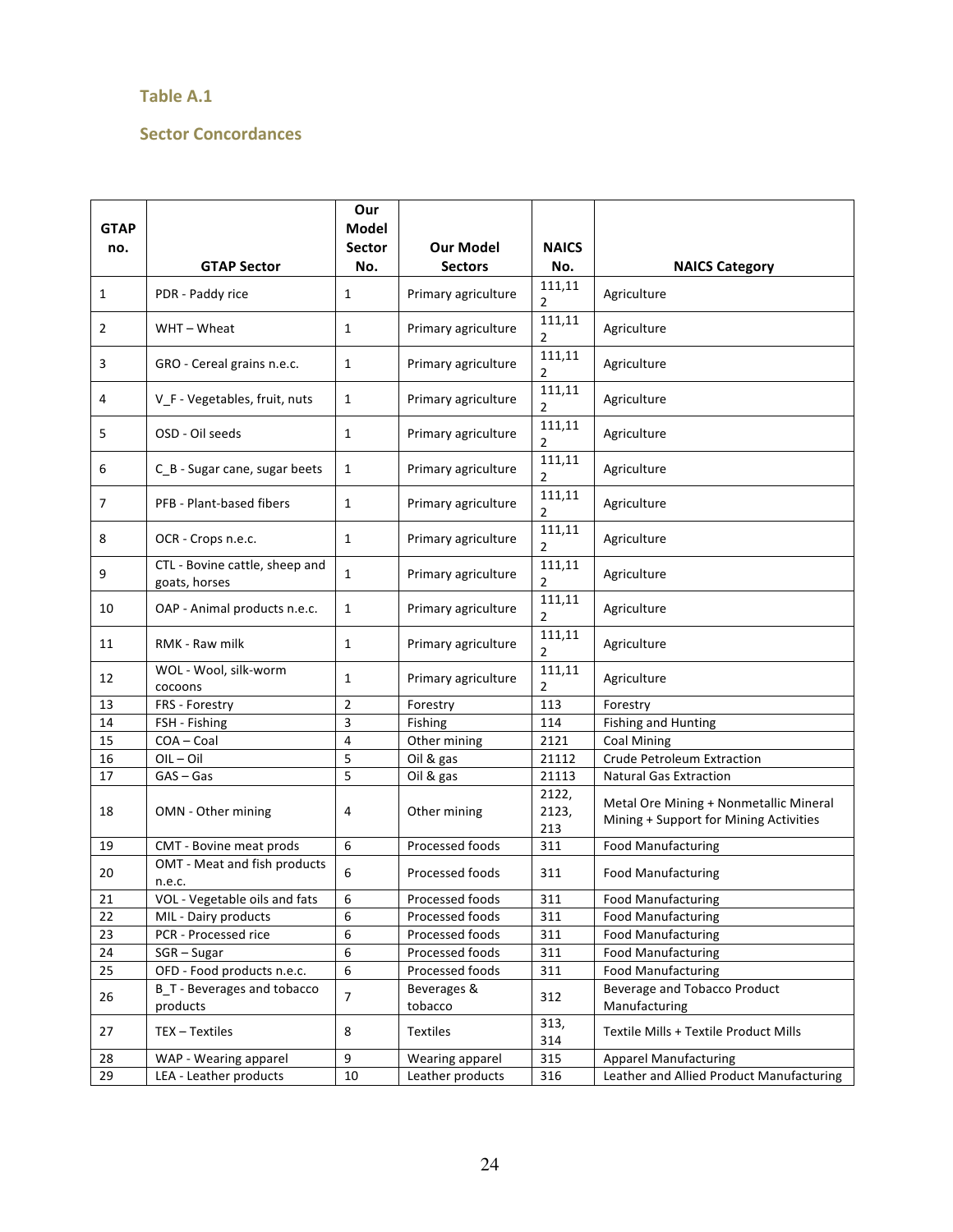| <b>GTAP</b> |                                             | Our<br><b>Model</b> |                                       |                |                                                                                 |
|-------------|---------------------------------------------|---------------------|---------------------------------------|----------------|---------------------------------------------------------------------------------|
| no.         |                                             | <b>Sector</b>       | <b>Our Model</b>                      | <b>NAICS</b>   |                                                                                 |
|             | <b>GTAP Sector</b>                          | No.                 | <b>Sectors</b>                        | No.            | <b>NAICS Category</b>                                                           |
|             |                                             |                     |                                       | 321,           | Wood Product Manufacturing + Paper                                              |
| 30          | LUM - Wood products                         | 11                  | Wood products                         | 322,           | Manufacturing + Printing and Related                                            |
|             |                                             |                     |                                       | 323            | <b>Support Activities</b>                                                       |
|             | PPP - Paper products,                       |                     | Paper products,                       | 321,           | Wood Product Manufacturing + Paper                                              |
| 31          | publishing                                  | 12                  | publishing                            | 322,           | Manufacturing + Printing and Related                                            |
|             |                                             |                     |                                       | 323            | <b>Support Activities</b>                                                       |
| 32          | P_C - Petroleum, coal                       | 13                  | Petroleum, coal                       | 324            | <b>Petroleum and Coal Products</b>                                              |
|             | products                                    |                     | products                              |                | Manufacturing                                                                   |
| 33          | CRP - Chemical, rubber,<br>plastic products | 14                  | Chemical, rubber,<br>plastic products | 325,<br>326    | Chemical Manufacturing + Plastics and<br><b>Rubber Products Manufacturing</b>   |
|             | NMM - Mineral products                      |                     | Mineral products                      |                | Non-metallic Mineral Product                                                    |
| 34          | n.e.c.                                      | 15                  | nec                                   | 327            | Manufacturing                                                                   |
|             |                                             |                     |                                       | 3311,          |                                                                                 |
| 35          | I_S - Ferrous metals                        | 16                  | Iron & steel                          | 3312,          | Primary Metal Manufacturing (Ferrous)                                           |
|             |                                             |                     |                                       | 3315           |                                                                                 |
|             |                                             |                     |                                       | 3313,          |                                                                                 |
| 36          | NFM - Metals n.e.c.                         | 17                  | Nonferrous metals                     | 3314,          | Primary Metal Manufacturing (Other)                                             |
|             |                                             |                     |                                       | 3315           |                                                                                 |
| 37          | FMP - Metal products                        | 18                  | Metal products                        | 332            | Fabricated Metal Product Manufacturing                                          |
| 38          | MVH - Motor vehicles and                    | 19                  | Motor vehicles and                    | 3361,<br>3362, | Motor Vehicle Manufacturing + Motor<br>Vehicle Body and Trailer Manufacturing + |
|             | parts                                       |                     | parts                                 | 3363           | Motor Vehicle Parts Manufacturing                                               |
|             |                                             |                     |                                       |                | Aerospace Product and Parts                                                     |
|             |                                             |                     |                                       | 3364,          | Manufacturing + Railroad Rolling Stock                                          |
| 39          | OTN - Transport equipment                   | 20                  | Transport                             | 3365,          | Manufacturing + Ship and Boat Building +                                        |
|             | n.e.c.                                      |                     | equipment nec                         | 3366,<br>3369  | <b>Other Transportation Equipment</b>                                           |
|             |                                             |                     |                                       |                | Manufacturing                                                                   |
| 40          | ELE - Electronic equipment                  | 21                  | Electronic                            | 334            | <b>Computer and Electronic Product</b>                                          |
|             |                                             |                     | equipment                             |                | Manufacturing                                                                   |
| 41          | OME - Machinery and                         | 22                  | Machinery and                         | 333,           | Machinery Manufacturing + Electrical<br>Equipment, Appliance, and Component     |
|             | equipment n.e.c.                            |                     | equipment nec                         | 335            | Manufacturing                                                                   |
|             |                                             |                     |                                       |                | <b>Furniture and Related Product</b>                                            |
| 42          | OMF - Manufactures n.e.c.                   | 23                  | Manufactures nec                      | 337,           | Manufacturing + Miscellaneous                                                   |
|             |                                             |                     |                                       | 339            | Manufacturing                                                                   |
|             |                                             |                     |                                       |                | Utilities + Educational Services + Health                                       |
|             |                                             |                     |                                       | 22, 61,        | Care and Social Assistance + Other                                              |
| 43          | ELY - Electric power                        | 34                  | Other services                        | 62, 81,        | Services (except Public Administration) +                                       |
|             |                                             |                     |                                       | 99             | Federal, State, and Local Government<br>(excluding state and local schools and  |
|             |                                             |                     |                                       |                | hospitals)                                                                      |
|             |                                             |                     |                                       |                | Utilities + Educational Services + Health                                       |
|             |                                             |                     |                                       |                | Care and Social Assistance + Other                                              |
|             | GDT - Gas manufactured and                  | 34                  |                                       | 22, 61,        | Services (except Public Administration) +                                       |
| 44          | distributed                                 |                     | Other services                        | 62, 81,<br>99  | Federal, State, and Local Government                                            |
|             |                                             |                     |                                       |                | (excluding state and local schools and                                          |
|             |                                             |                     |                                       |                | hospitals)                                                                      |
| 46          | CNS - Construction                          | 24                  | Construction                          | 23             | Construction                                                                    |
| 47          | TRD - Trade and distribution                | 25                  | Trade and                             | 42, 44-        | Wholesale and Retail Trade,                                                     |
|             |                                             |                     | distribution                          | 45, 72         | Accommodation and Food Services                                                 |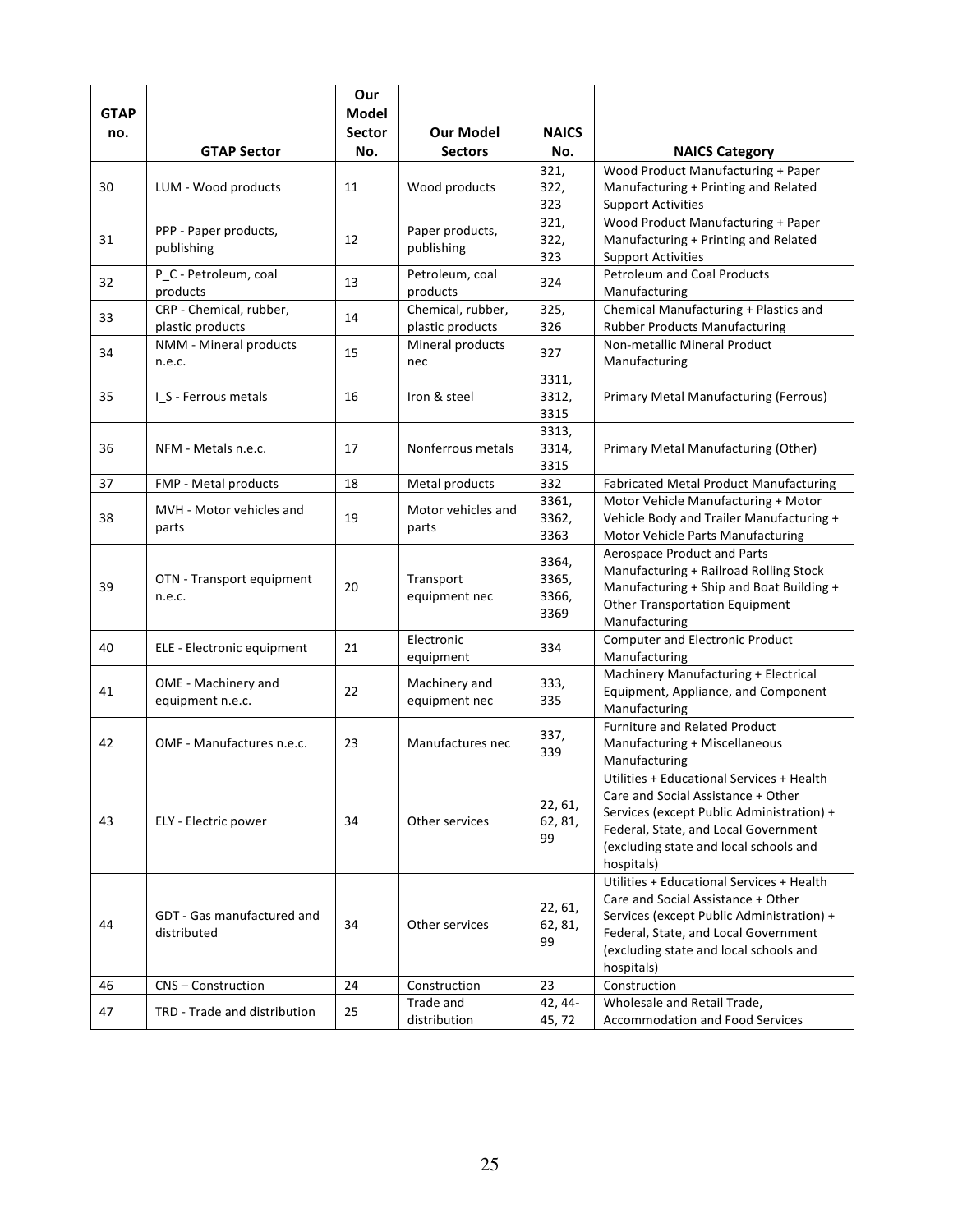| <b>GTAP</b><br>no. |                                                      | Our<br>Model<br><b>Sector</b> | <b>Our Model</b>                                | <b>NAICS</b>                                        |                                                                                                                                                                                                                                                   |
|--------------------|------------------------------------------------------|-------------------------------|-------------------------------------------------|-----------------------------------------------------|---------------------------------------------------------------------------------------------------------------------------------------------------------------------------------------------------------------------------------------------------|
|                    | <b>GTAP Sector</b>                                   | No.                           | <b>Sectors</b>                                  | No.                                                 | <b>NAICS Category</b>                                                                                                                                                                                                                             |
| 48                 | OTP - Other transport                                | 26                            | Other transport                                 | 482,<br>484,<br>485,<br>486,<br>487,<br>488,<br>493 | Rail, Truck, Transit and Ground,<br>Passenger, Pipeline, Scenic and<br>Sightseeing Transportation, + Support<br>Activities for Transportation +<br>Warehousing and Storage                                                                        |
| 49                 | WTP - Water transport                                | 27                            | Water transport                                 | 483                                                 | <b>Water Transportation</b>                                                                                                                                                                                                                       |
| 50                 | ATP - Air transport                                  | 28                            | Air transport                                   | 481                                                 | Air Transportation                                                                                                                                                                                                                                |
| 51                 | <b>CMN</b> - Communications                          | 29                            | Communications                                  | 491,<br>492, 51                                     | Information + Postal Service + Couriers<br>and Messengers                                                                                                                                                                                         |
| 52                 | <b>OFI - Financial services</b>                      | 30                            | <b>Financial services</b>                       | 521,<br>522,<br>523,<br>525                         | Monetary Authorities-Central Bank +<br><b>Credit Intermediation and Related</b><br>Activities + Securities, Commodity<br>Contracts, and Other Financial<br>Investments and Related Activities +<br>Funds, Trusts, and Other Financial<br>Vehicles |
| 53                 | ISR - Insurance                                      | 31                            | Insurance                                       | 524                                                 | <b>Insurance Carriers and Related Activities</b>                                                                                                                                                                                                  |
| 54                 | OBS - Other business services,<br><b>IT services</b> | 32                            | <b>Business and</b><br>professional<br>services | 53, 54,<br>55, 56                                   | Real Estate and Rental and Leasing +<br>Professional, Scientific, and Technical<br>Services + Management of Companies<br>and Enterprises + Administrative and<br>Support and Waste Management Services                                            |
| 55                 | ROS - Recreational and other<br>services             | 33                            | Personal and<br>recreational<br>services        | 71                                                  | Arts, Entertainment, and Recreation                                                                                                                                                                                                               |
| 45                 | WTR - Water and sewer<br>services                    | 34                            | Other services                                  | 22, 61,<br>62, 81,<br>99                            | Utilities + Educational Services + Health<br>Care and Social Assistance + Other<br>Services (except Public Administration) +<br>Federal, State, and Local Government<br>(excluding state and local schools and<br>hospitals)                      |
| 56                 | OSG - Other public services                          | 34                            | Other services                                  | 22, 61,<br>62, 81,<br>99                            | Utilities + Educational Services + Health<br>Care and Social Assistance + Other<br>Services (except Public Administration) +<br>Federal, State, and Local Government<br>(excluding state and local schools and<br>hospitals)                      |
| 57                 | - Residential services,<br><b>Dwellings</b>          | 34                            | Other services                                  |                                                     |                                                                                                                                                                                                                                                   |